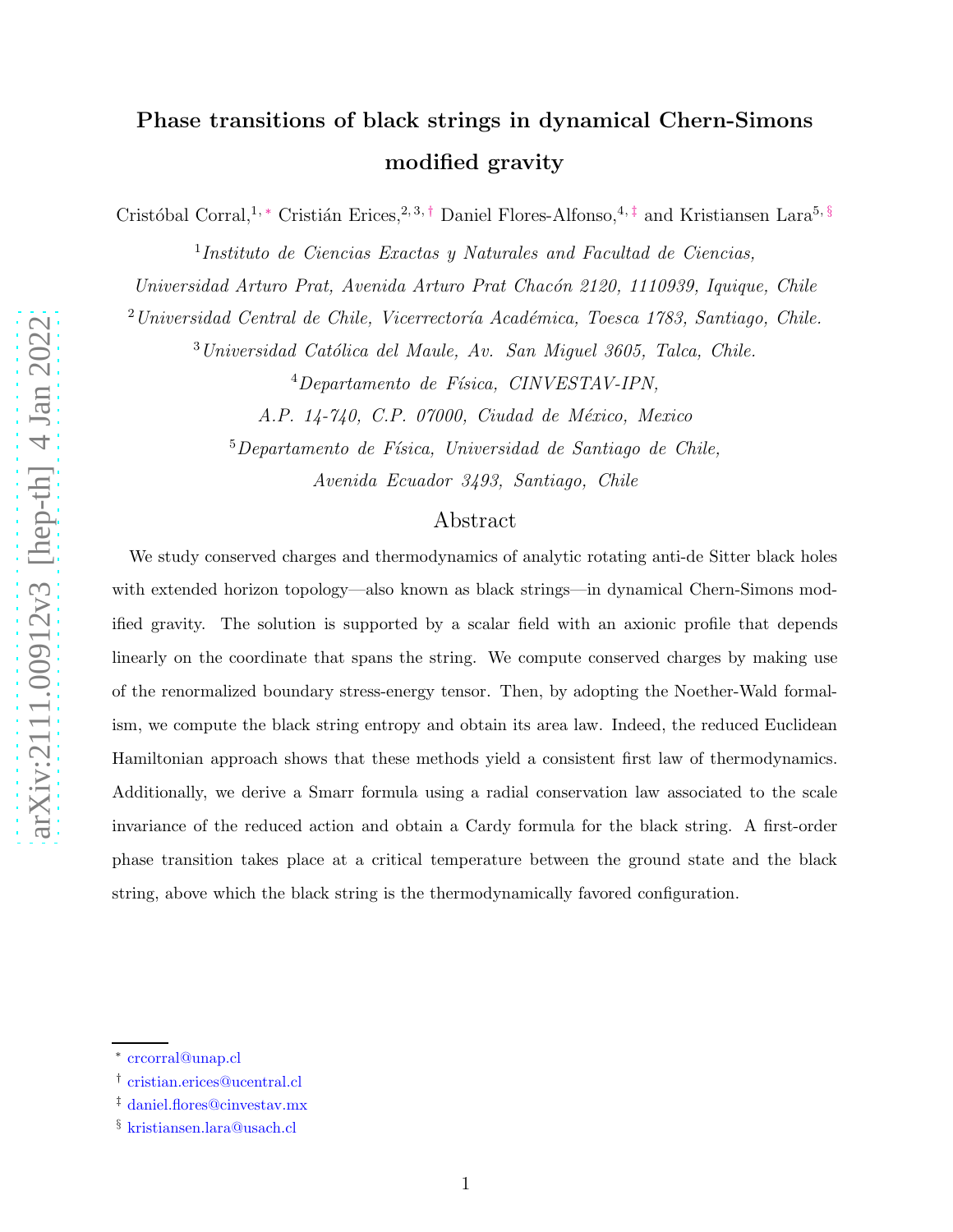#### I. INTRODUCTION

Chern–Simons modified gravity (CSMG) is a well-known scalar-tensor theory in four dimensions which was first proposed in Ref. [\[1\]](#page-23-0). It is motivated by anomaly cancellation in curved spacetimes, particle physics, and by the low-energy limit of string theory (for a review see [\[2\]](#page-23-1)). The theory is endowed with a nonminimal coupling between a scalar field and the Chern-Pontryagin density. Quite notably, this interaction captures parity-violating features in the strong gravity regime. Moreover, under certain conditions (see Ref. [\[3\]](#page-23-2)) its equations of motion effectively reduce to those of topologically massive gravity  $[4, 5]$  $[4, 5]$ —a 3D gravity theory constructed from a Chern–Simons form. This theory does not belong to the Horndeski family of theories [\[6\]](#page-23-5), since the Chern–Simons coupling generates higher-order field equations. Thus, in order to avoid drawbacks with the Cauchy initial-value problem, it should be considered as an effective theory arising from the UV completion of general relativity (GR) [\[7](#page-23-6)].

Different physical consequences of this theory have been explored since its conception. For instance, the Chern–Simons coupling yields a nontrivial contribution to the post-Newtonian parameter related to frame dragging and gyroscopic precession [\[8](#page-23-7)]; observables that could be tested in the near future [\[9\]](#page-23-8). When the scalar field is nondynamical and invariant under  $SO(3)$ , all static and spherically symmetric solutions of GR remain solutions of CSMG since the Pontryagin density vanishes identically; this is not true for axially symmetric configurations, where only slowly rotating and numerical black hole solutions with and without NUT charge are known  $[9-16]$ . Shadows of the latter were analyzed in [\[17](#page-24-1)] by integrating null geodesics, showing how the Chern–Simons coupling modifies the shape of the shadow. Perturbations and quasinormal modes around Schwarzschild and slowly rotating black holes have been recently attracted a lot of interest and they have been studied in Refs. [\[18](#page-24-2)[–22\]](#page-24-3). On the other hand, CSMG is the only parity-violating extension of GR compatible with luminal propagation of gravitational waves [\[23\]](#page-24-4). However, the nonminimal coupling does affect the polarization of the latter, producing an amplitude birefringence in their propagation [\[24](#page-24-5)]. Regarding holographic applications, the scalar-Chern-Simons coupling generates spontaneous angular momentum on the conformal field at the boundary, even for static configurations in the bulk [\[25](#page-24-6)]. Moreover, this theory provides a simple model to study Hall viscocity of holographic fluids; the latter depending only on near-horizon information of the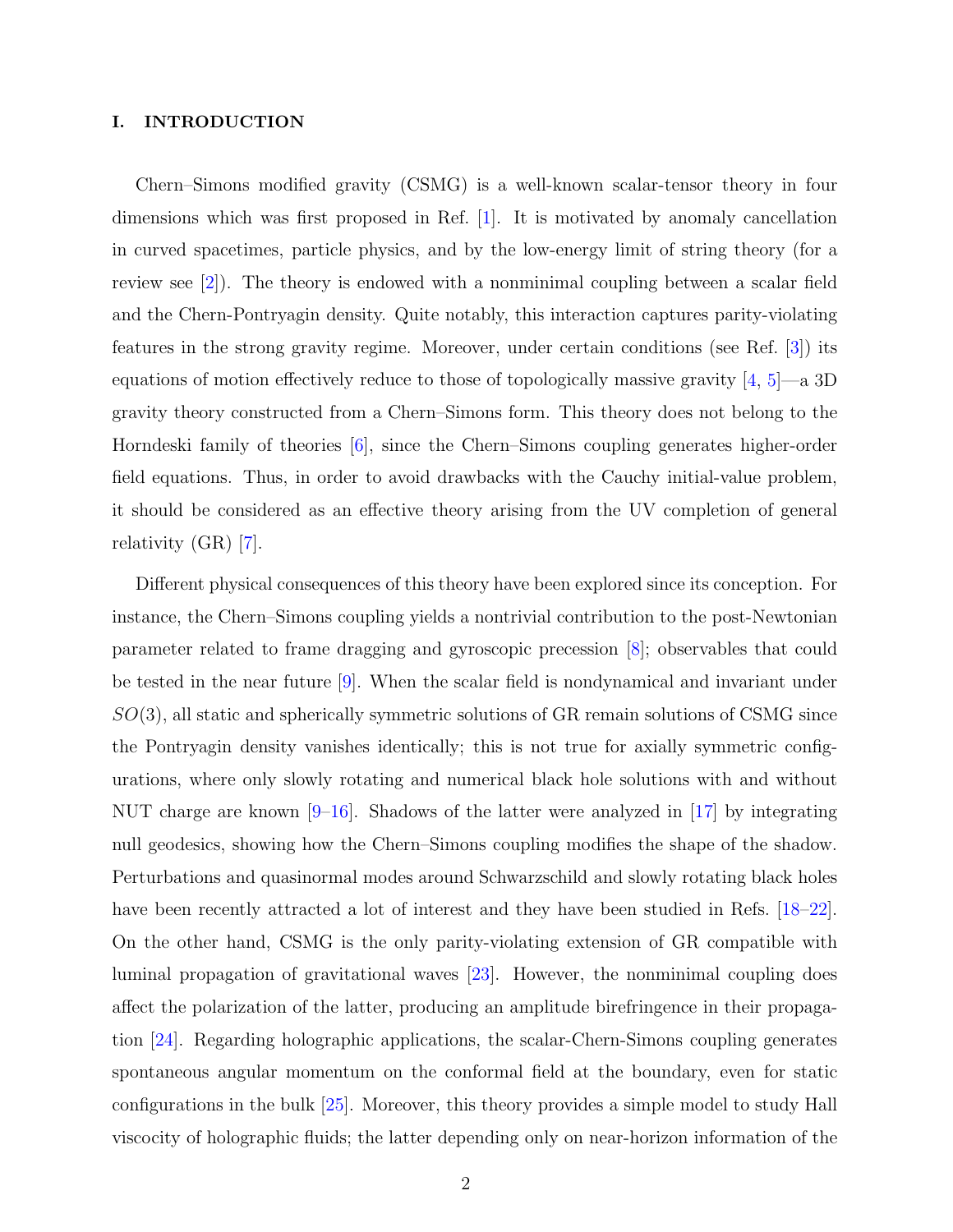background [\[26](#page-24-7), [27\]](#page-24-8).

Recently, analytic rotating solutions were found in CSMG by relaxing the symmetry assumptions on the scalar field [\[28](#page-24-9)] (see for instance Refs. [\[11](#page-23-9), [29](#page-24-10), [30](#page-24-11)]). These solutions represent rotating black holes with an extended horizon. They correspond to the uplift of the Ba˜nados–Teitelboim–Zanelli (BTZ) black hole [\[31,](#page-24-12) [32\]](#page-24-13) to four dimensions supported by scalar fields with axionic profile: a homogeneous BTZ black string. Black strings are related to line mass gravitational sources in the same way black holes relate to point mass sources. Homogeneous black strings are product spaces, i.e., a black hole times a one-dimensional space. In this work, we strictly consider homogeneous black strings, in particular those which have locally  $AdS_3 \times \mathbb{R}$  asymptotics (see [\[33\]](#page-24-14) for the flat case). These spaces bear some resemblance with Nariai and Bertotti-Robinson spacetimes [\[34](#page-24-15)[–36\]](#page-24-16) and solutions in flux compactification of string theory [\[37\]](#page-24-17). Indeed, the Chern–Simons modification to GR yields a highly nontrivial contribution to the field equations in presence of rotation, rendering this class of solution scarce. Moreover, when metric and connection are treated as independent variables in the tetrad formulation, BTZ black strings with nontrivial torsion were found in [\[28](#page-24-9)]. Thus, these are valuable configurations for the study of conserved charges and thermodynamics of rotating objects in CSMG, as we do here.

Generically, black strings are higher-dimensional asymptotically flat vacuum solutions with extended topology of their horizon that represent interesting counterexamples to topological censorship [\[38\]](#page-24-18) and to uniqueness theorems in higher-dimensional GR [\[39](#page-24-19)[–41](#page-24-20)]. They are also known in the presence of nonlinear matter content and in theories beyond GR (for an incomplete list of developments see [\[28,](#page-24-9) [42](#page-24-21)[–53](#page-25-0)]). Nevertheless, it is well-known that these solutions usually suffer from the Gregory–Laflamme instability: a long-wavelength linear instability driven by an unstable mode traveling along the extended direction [\[33](#page-24-14), [54](#page-25-1), [55\]](#page-25-2). In fact, numerical evolution suggests that this instability remains at the non-linear regime [\[56,](#page-25-3) [57\]](#page-25-4), as well as perturbatively in Lovelock theory [\[58,](#page-25-5) [59](#page-25-6)]. On the other hand, constructing homogeneous black strings in GR with a nonvanishing cosmological constant is a nontrivial task, due to the dynamics. However, this issue can be circumvented by introducing scalar fields with an axionic profile, i.e., with a linear dependence on the extended flat coordinates [\[28](#page-24-9), [30](#page-24-11), [45](#page-25-7)]. Interestingly enough, this approach allows one to find black strings in four dimensions, despite the fact that these solutions were first believed to be strictly higherdimensional objects. Additionally, there exists evidence that axionic fields might stabilize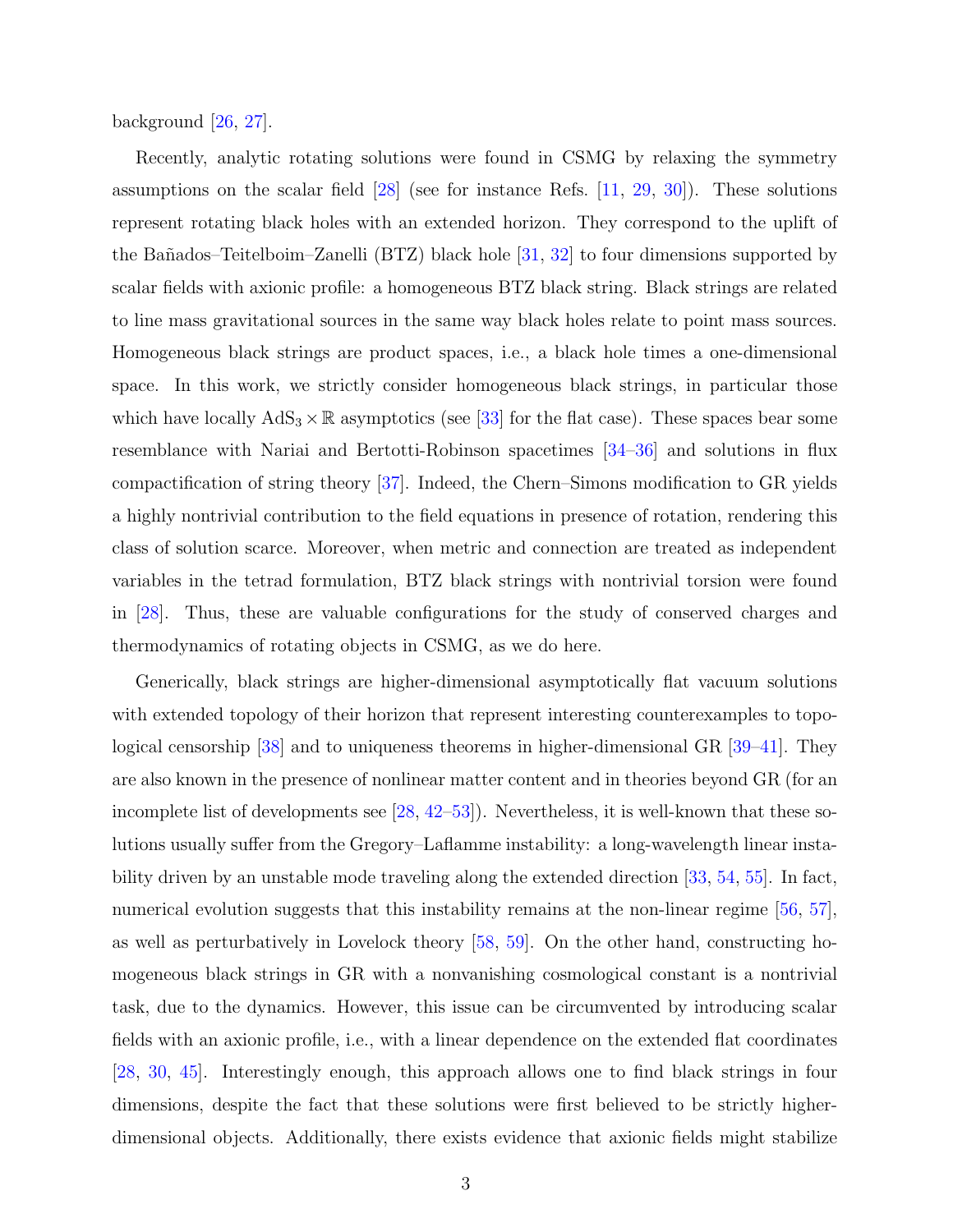the Gregory–Laflame instability at the perturbative level in four dimensions and they could play an important role in the final state of black strings with axionic charge [\[60\]](#page-25-8); something that it is not guaranteed in higher dimensions [\[61,](#page-25-9) [62](#page-25-10)]. Nevertheless, a complete proof of stabilization of axionic black strings in four dimensions at the full nonlinear level is still lacking.

In this work, we study conserved charges and thermodynamics of black strings in dynamical Chern–Simons modified gravity sourced by a scalar field with axionic profile. To this end, we first compute conserved charges using the renormalized boundary stress-energy tensor. This allows us to obtain the mass and angular momentum of the solution. Then, we compute the black string entropy via the Noether-Wald formalism and obtain the corresponding area law. Moreover, we carry out the Hamiltonian approach and show explicitly that the conserved charges and the black string entropy satisfy the first law of thermodynamics. The Euclidean on-shell action is computed by adding to it standard boundary terms that render its value finite while defining a well-posed variational principle. To lowest order in the saddle-point approximation, we obtain the free energy, mass, entropy, and angular momentum of the solution, and show that the first law of thermodynamics is satisfied. We also obtain a consistent Smarr formula following the approach of Ref. [\[63\]](#page-25-11). Additionally, we find the ground state and a non-Einstein product space that belong to the space of solutions. We compute the mass of the former through standard Euclidean methods and, as it might be expected, they turn out to be negative, similar to the hairy solitons found in Refs. [\[64](#page-25-12)– [68\]](#page-25-13). Remarkably, by analyzing global thermodynamic stability, we find that the black string can develop a phase transition below a critical temperature. Critical phenomena of black objects has become an active area of research since the seminal works of Hawking-Page [\[69\]](#page-25-14) and it has been extensively studied until today. Just to mention the well-known cases in the literature, in the four dimensional canonical approach, i.e. with fixed cosmological constant, phase transitions of Reissner-N¨ordstrom-AdS and Kerr-Newman-AdS have been analysed. In the former, the black hole free energy exhibits a 'cusp' behavior respect to the temperature, which means that there are two branches of black holes, large and small ones [\[70\]](#page-26-0). In the latter, phase transitions between the large and small black holes can disappear for sufficiently large electric charge or angular momentum [\[71\]](#page-26-1). From a qualitative perspective, the kind of phase transitions that the black string configuration suffers at a critical temperature, resembles the three-dimensional case, where the critical temperature at which thermal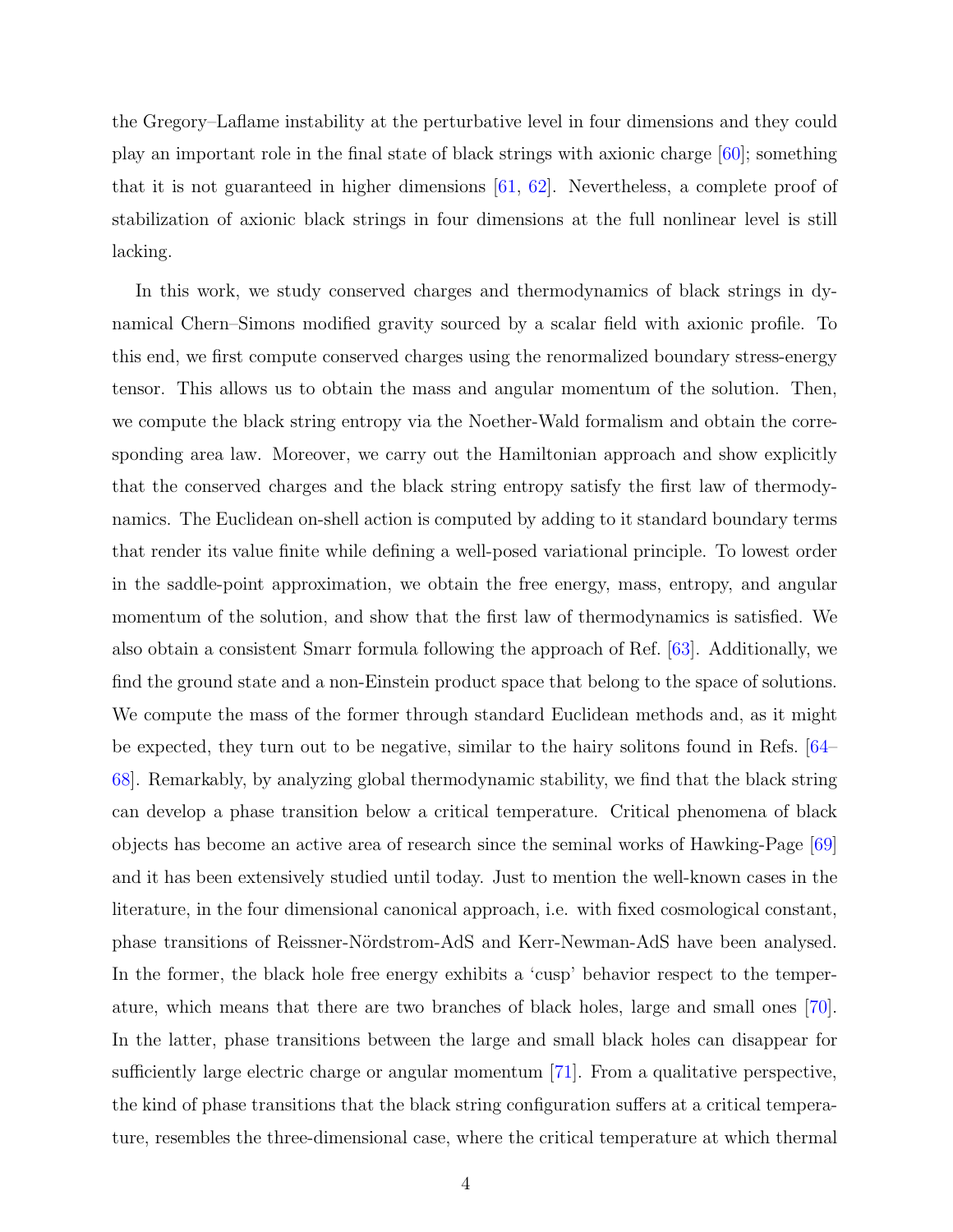AdS collapse to the BTZ black hole, is parametrized by the AdS radius. There is only one branch of BTZ black holes. In our black string, this behavior is similar, but the critical temperature is determined by the axionic charge.

The article is organized as follows. In Sec. [II](#page-4-0) we review Chern–Simons modified gravity as well as the rotating black string solutions with nontrivial scalar field obtained in Ref. [\[28\]](#page-24-9). In Sec. [III](#page-8-0) we compute the asymptotic charges through the renormalized boundary stressenergy tensors. Then, in Sec. [IV](#page-10-0) we compute the black string entropy and the renormalized Euclidean on-shell action to obtain the relevant thermodynamic quantities. We derive the Smarr formula for these extended solutions in Sec. [IV C.](#page-15-0) Section [V](#page-16-0) is devoted to presenting the ground state and a new non-Einstein conformally flat product space as solutions to CSMG. Both are supported by scalar fields with linear dependence on the flat and time coordinate, respectively. We show explicitly that the mass of the ground state is negative and the non-Einstein conformally flat product space is topologically  $\mathbb{R} \times S^3$ . In Sec. [VI](#page-19-0) we show that, below a certain critical temperature, the ground state is thermodynamically favored over the black string, developing a first order Hawking-Page phase transition. Finally, in Sec. [VII](#page-21-0) we present our conclusions and further remarks.

#### <span id="page-4-0"></span>II. ROTATING BLACK STRINGS IN CHERN–SIMONS MODIFIED GRAVITY

Let us review the black string solutions found in Ref. [\[28](#page-24-9)], as they are the main subject of this work. The theory under consideration is given by the Einstein–Hilbert action modified by the nonminimal coupling between the Chern–Pontryagin density and a dynamical scalar field. This is to say, we focus on the action principle

<span id="page-4-1"></span>
$$
I = I_{\text{bulk}} + I_{\text{GHY}} + I_{\text{ct}} , \qquad (1)
$$

where

$$
I_{\text{bulk}} = \frac{1}{2\kappa} \int_{\mathcal{V}} d^4 x \sqrt{-g} \left( R - 2\Lambda + \frac{\alpha \phi}{4} {}^* R R - \kappa g^{\mu\nu} \nabla_{\mu} \phi \nabla_{\nu} \phi \right) \equiv \int_{\mathcal{V}} d^4 x \sqrt{-g} \mathcal{L}_{\text{bulk}} \,, \quad (2)
$$

$$
I_{\text{GHY}} = \frac{1}{\kappa} \int_{\partial \mathcal{V}} \mathrm{d}^3 x \sqrt{-h} \left( K + \frac{\alpha \phi}{2} n_{\mu} \epsilon^{\mu \nu \lambda \rho} K_{\nu}{}^{\sigma} \nabla_{\lambda} K_{\rho \sigma} \right) \equiv \int_{\partial \mathcal{V}} \mathrm{d}^3 x \sqrt{-h} \ \mathcal{L}_{\text{GHY}},\tag{3}
$$

$$
I_{\rm ct} = \int_{\partial \mathcal{V}} d^3 x \sqrt{-h} \left( \zeta_1 + \zeta_2 \mathcal{R} + \zeta_3 h^{\mu \nu} \nabla_{\mu} \phi \nabla_{\nu} \phi + \ldots \right) \equiv \int_{\partial \mathcal{V}} d^3 x \sqrt{-h} \mathcal{L}_{\rm ct}.
$$
 (4)

Here, the gravitational constant is defined as  $\kappa = 8\pi G_N$ , with  $G_N$  being Newton's constant. The nonminimal coupling is measured by the dimensionful parameter  $\alpha$  and the Chern–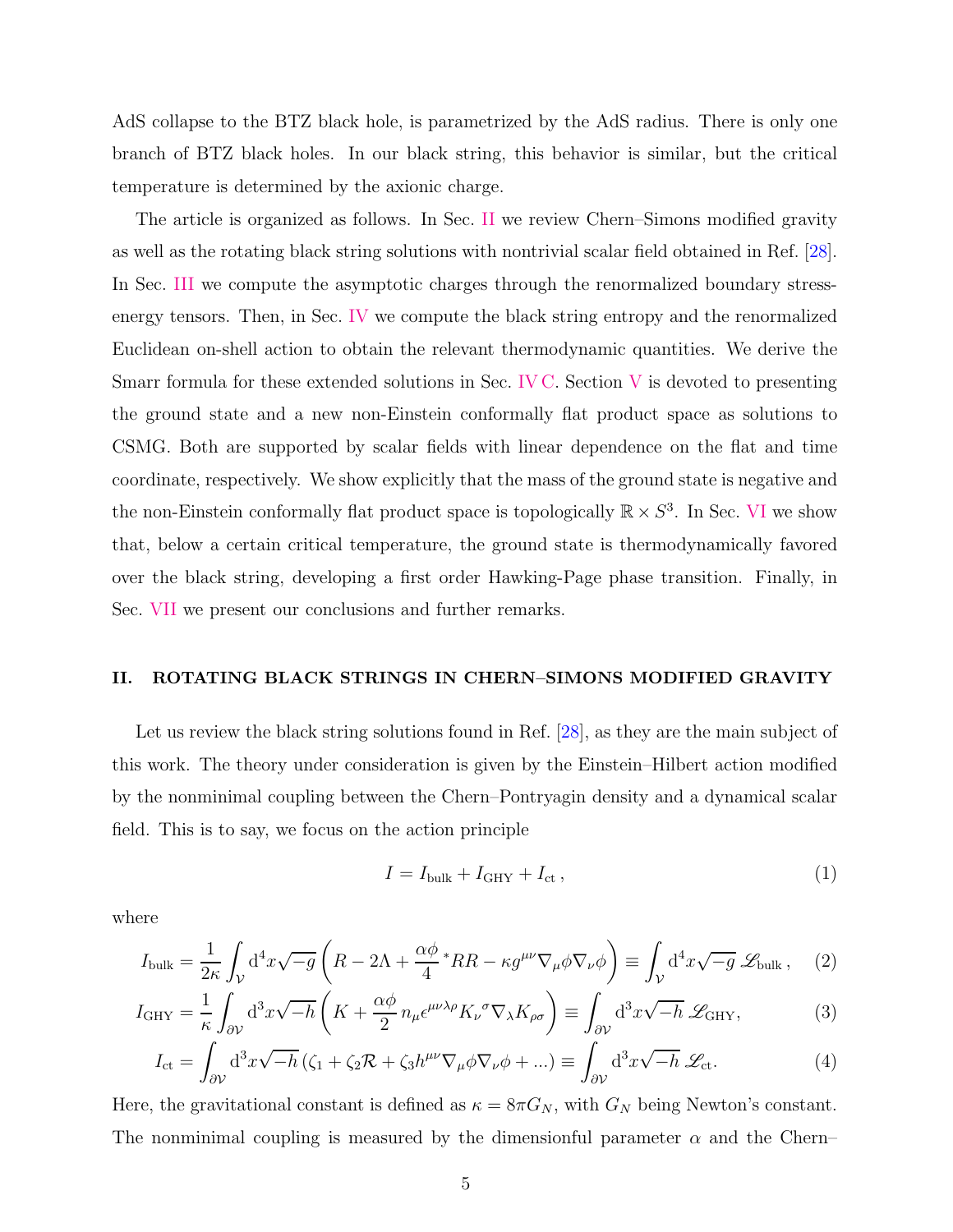Pontryagin density is defined as

$$
{}^*RR \equiv \frac{1}{2} \epsilon^{\lambda \rho \sigma \tau} R^{\mu}{}_{\nu \lambda \rho} R^{\nu}{}_{\mu \sigma \tau} = 2 \nabla_{\mu} \left[ \epsilon^{\mu \nu \alpha \beta} \Gamma^{\sigma}{}_{\nu \lambda} \left( \partial_{\alpha} \Gamma^{\lambda}_{\beta \sigma} + \frac{2}{3} \Gamma^{\lambda}{}_{\alpha \gamma} \Gamma^{\gamma}{}_{\beta \sigma} \right) \right], \tag{5}
$$

with  $\epsilon^{\mu\nu\lambda\rho}$  being the Levi-civita tensor. The induced metric on the boundary  $\partial V$  is given by  $h_{\mu\nu} = g_{\mu\nu} - n_{\mu}n_{\nu}$ , where  $n^{\mu}$  is a space-like normal unit vector, and  $h = \det h_{\mu\nu}$  is the determinant of the induced metric. Moreover,  $K_{\mu\nu} = h^{\rho}{}_{\mu}h^{\lambda}{}_{\nu}\nabla_{\rho}n_{\lambda}$  denotes the extrinsic curvature with K being its trace. The first boundary term,  $I_{GHY}$ , defines a well-posed variational principle with Dirichlet boundary conditions [\[72\]](#page-26-2). It is composed by the standard Gibbons–Hawking–York term [\[73,](#page-26-3) [74](#page-26-4)] and an additional piece that involves the nonminimal coupling between the scalar field and the Chern–Simons form for the extrinsic curvature at the boundary  $[72]$ . The second boundary term,  $I_{\text{ct}}$ , guarantees that the on-shell action remains finite in spacetimes with AdS asymptotics, provided a particular choice of the  $\zeta$ couplings  $[75, 76];$  $[75, 76];$  $[75, 76];$ <sup>[1](#page-5-0)</sup> in this case,  $\mathcal{R}_{\lambda\rho}^{\mu\nu}$  is the intrinsic curvature of the boundary,  $\mathcal{R}_{\mu\nu} = \mathcal{R}^{\lambda}{}_{\mu\lambda\nu}$ , and  $\mathcal{R} = h^{\mu\nu} \mathcal{R}_{\mu\nu}$ . Notice that the  $\zeta$ -couplings have different length units, namely  $[\zeta_1] = L^{-3}$ ,  $[\zeta_2] = L^{-2}$  and  $[\zeta_3] = L$ . Hence, the term  $I_{\text{ct}}$  is constructed solely from intrinsic quantities in the boundary, unaffecting the bulk dynamics.

The field equations are obtained by performing variations of the action [\(1\)](#page-5-1) with respect to the metric and scalar field, giving

<span id="page-5-2"></span>
$$
\mathcal{E}_{\mu\nu} \equiv R_{\mu\nu} - \frac{1}{2}g_{\mu\nu}R + \Lambda g_{\mu\nu} + \alpha C_{\mu\nu} - \kappa T_{\mu\nu} = 0, \tag{6a}
$$

$$
\mathcal{E} \equiv \Box \phi + \frac{\alpha}{8\kappa} {}^*RR = 0,\tag{6b}
$$

respectively. We use the notation  $\square = g^{\mu\nu}\nabla_{\mu}\nabla_{\nu}$  and

$$
T_{\mu\nu} = \nabla_{\mu}\phi\nabla_{\nu}\phi - \frac{1}{2}g_{\mu\nu}\nabla_{\lambda}\phi\nabla^{\lambda}\phi,
$$
\n(7)

$$
C^{\mu\nu} = \nabla_{\rho}\phi \,\epsilon^{\rho\sigma\lambda(\mu}\nabla_{\lambda}R^{\nu)}_{\sigma} + \nabla_{\rho}\nabla_{\sigma}\phi \,^*R^{\sigma(\mu\nu)\rho},\tag{8}
$$

with  ${}^*R^{\mu}{}_{\nu}{}^{\lambda\rho} = \frac{1}{2}$  $\frac{1}{2} \epsilon^{\lambda \rho \sigma \tau} R^{\mu}{}_{\nu \sigma \tau}$ . The tensor  $C_{\mu \nu}$  is traceless and it satisfies the property [\[1,](#page-23-0) [2\]](#page-23-1)

<span id="page-5-1"></span>
$$
\nabla_{\mu} C^{\mu\nu} = -\frac{1}{8} * RR \nabla^{\nu} \phi.
$$
\n(9)

We dub  $C_{\mu\nu}$  as the C-tensor from hereon. Notice that its contribution to the Einstein field equations involves covariant derivatives of the Riemann tensor, yielding third order

<span id="page-5-0"></span> $1$  In GR, the renormalization prescription used here is equivalent to the Kounterterms proposed in Ref. [\[77\]](#page-26-7) and to early proposals in [\[78](#page-26-8)[–80\]](#page-26-9) when the Weyl tensor vanishes at the AdS boundary (see Ref. [\[81\]](#page-26-10)).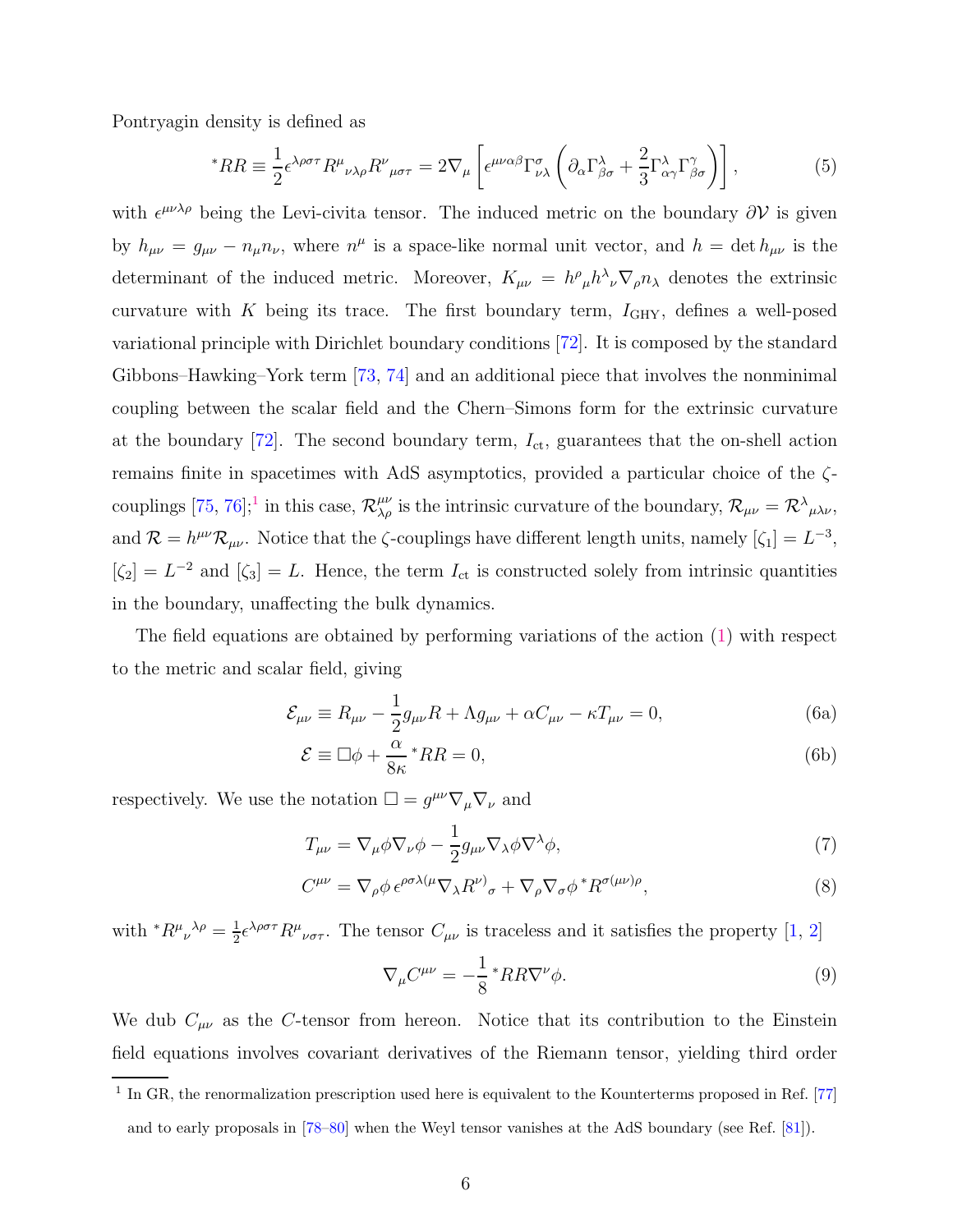equations for the metric. Thus, in order to avoid issues with the initial value formulation, Chern–Simons modified gravity should be considered as an effective field theory coming from their ultraviolet completion [\[7](#page-23-6)].

As shown in Ref. [\[28\]](#page-24-9), the field equations can be solved by assuming the following Ansätze for the line element and scalar field

$$
ds^{2} = -N^{2}(r)f(r)dt^{2} + \frac{dr^{2}}{f(r)} + r^{2}(N^{\varphi}(r)dt + d\varphi)^{2} + dz^{2} \text{ and } \phi = \phi(z), \qquad (10)
$$

respectively. Under this assumption, the Pontryagin density vanishes identically. This is a consequence of the isometry group used in Eq. [\(10\)](#page-6-0) rather than an imposition to simplify the field equations. Then, the Klein-Gordon equation is directly solved by

<span id="page-6-2"></span><span id="page-6-0"></span>
$$
\phi = \phi_0 + \lambda z,\tag{11}
$$

where  $\lambda$  is an integration constant usually referred to as the axionic charge. Additionally, the shift symmetry in field space, i.e.  $\phi \to \phi - \phi_0$ , allows one to set  $\phi_0 = 0$  without loss of generality.

When  $N(r) = 1<sup>2</sup>$  $N(r) = 1<sup>2</sup>$  $N(r) = 1<sup>2</sup>$  and assuming that the solution of the scalar field in Eq. [\(11\)](#page-6-2) holds, the components of the field equations for the metric, namely  $g^{\mu\rho} \mathcal{E}_{\rho\nu} = \mathcal{E}_{\nu}^{\mu} = 0$ , become

$$
\mathcal{E}_{t}^{t} = 2r^{3}N^{\varphi}{}''N^{\varphi} + r^{3}(N^{\varphi})^{2} + 2r\kappa\lambda^{2} + 6r^{2}N^{\varphi}{}'N^{\varphi} + 4r\Lambda + 2f'
$$
  
+  $\lambda\alpha \left[6r^{4}N^{\varphi}{}''N^{\varphi}{}'N^{\varphi} + 2r^{4}(N^{\varphi})^{3} + 12r^{3}(N^{\varphi})^{2}N^{\varphi} + 2r^{2}N^{\varphi}{}''{}'f - r^{2}f{}''{}'N^{\varphi} \right]$   
+  $r^{2}N^{\varphi}{}''f' - r^{2}f{}''N^{\varphi}{}' + 10rN^{\varphi}{}''f + 4rN^{\varphi}{}'f' + 6N^{\varphi}{}'f \right] = 0,$  (12)  

$$
\mathcal{E}_{r}^{r} = r^{3}(N^{\varphi})^{2} + 2r\kappa\lambda^{2} + 4r\Lambda + 2f' + \lambda\alpha \left[2r^{4}(N^{\varphi})^{3} + r^{2}N^{\varphi}{}''f' - r^{2}f{}''N^{\varphi}{}'
$$

$$
-2rN^{\varphi\prime\prime}f + 4rN^{\varphi\prime}f' - 6N^{\varphi\prime}f\bigg] = 0,
$$
\n(13)

$$
\mathcal{E}_{\varphi}^{\varphi} = 2r^{3}N^{\varphi}{}''N^{\varphi} + 3r^{3}(N^{\varphi})^{2} - 2r\kappa\lambda^{2} + 6r^{2}N^{\varphi}{}'N^{\varphi} - 4r\Lambda - 2rf'' + \lambda\alpha \left[6r^{4}N^{\varphi}{}''N^{\varphi}{}'N^{\varphi} + 4r^{4}(N^{\varphi})^{3} + 12r^{3}(N^{\varphi})^{2}N^{\varphi} + 2r^{2}N^{\varphi}{}''{}'f - r^{2}f{}''{}'N^{\varphi} + 2r^{2}N^{\varphi}{}''f' - 2r^{2}f{}''N^{\varphi}{}' + 8rN^{\varphi}{}''f + 8rN^{\varphi}{}'f'\right] = 0, \qquad (14)
$$

$$
\mathcal{E}_{\varphi}^{t} = 2r^{3}N^{\varphi\prime\prime} + 6r^{2}N^{\varphi\prime} + \lambda\alpha \left[6r^{4}N^{\varphi\prime\prime}N^{\varphi\prime} + 12r^{3}\left(N^{\varphi\prime}\right)^{2} - r^{2}f^{\prime\prime\prime}\right] = 0, \qquad (15)
$$

$$
\mathcal{E}_z^z = -r^3 \left( N^{\varphi'} \right)^2 - 2r\kappa \lambda^2 + 4\Lambda r + 2rf'' + 4f' = 0 \,, \tag{16}
$$

<span id="page-6-1"></span><sup>2</sup> The condition  $N(r) = 1$  will be justified a posteriori by Hamiltonian analysis (see Eq. [\(39\)](#page-13-0) below).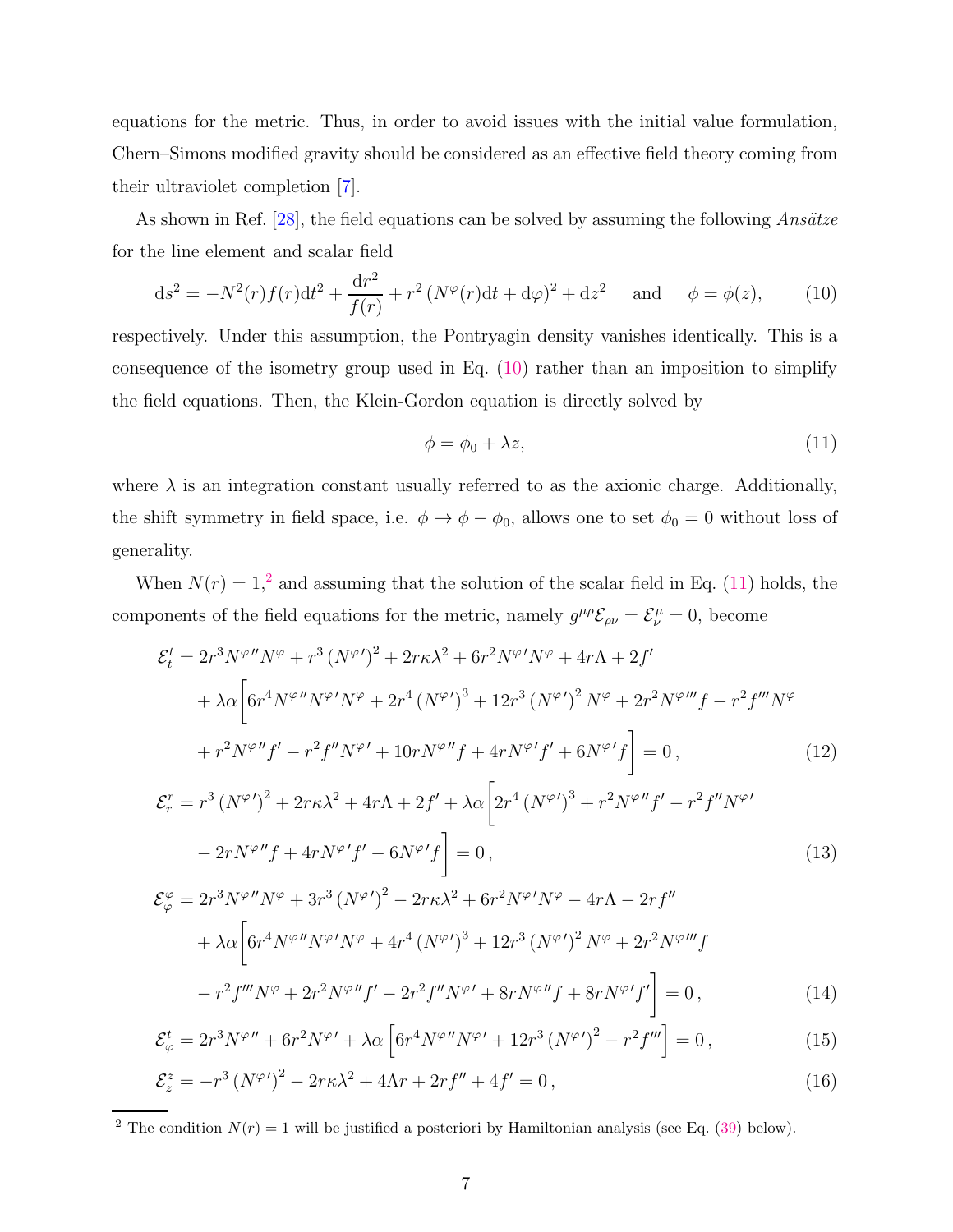where prime denotes differentiation with respect to the radial coordinate  $r$ . Additionally, since the trace of the C-tensor vanishes, we have

$$
g^{\mu\nu}\mathcal{E}_{\mu\nu} = -r^3 \left(N^{\varphi}\right)^2 + 2r\kappa\lambda^2 + 8\Lambda r + 2rf'' + 4f' = 0. \tag{17}
$$

The equation  $\mathcal{E}_{z}^{z} - g^{\mu\nu}\mathcal{E}_{\mu\nu} = 0$  implies immediately that the integration constant associated to the scalar field is fixed in terms of the cosmological constant through  $\lambda^2 = -\Lambda/\kappa$ . Thus, in order for the scalar field to be real, the condition  $\Lambda < 0$  must be met in order to avoid problems with unitarity. Additionally, the equation

$$
\mathcal{E}_t^t - \mathcal{E}_r^r - N^\varphi \mathcal{E}_\varphi^t = 2\lambda \alpha f \left[ r^2 N^{\varphi \prime \prime \prime} + 6r N^{\varphi \prime \prime} + 6N^{\varphi \prime} \right] = 0, \qquad (18)
$$

implies that, for  $\lambda \alpha \neq 0$ , the metric function  $N^{\varphi}(r)$  can be integrated as

<span id="page-7-0"></span>
$$
N^{\varphi}(r) = j_0 + \frac{j_1}{r} + \frac{j}{2r^2}.
$$
\n(19)

Indeed, the condition  $\lambda \alpha \neq 0$  shows that the rotating solution is supported only if the axionic charge or Chern-Simons coupling  $\alpha$  are nonvanishing. It is worth mentioning that, in general relativity, the asymptotically (A)dS cylindrical black hole of Ref. [\[82](#page-26-11)] does not require any scalar field. This is related to its horizon's topology,  $\mathbb{T}^2$ ; in such a case, the equations of motion does not impose any constraints on the cosmological constant whatsoever. Nevertheless, the topology of the homogeneous black string's horizon studied here,  $\mathbb{S}^1 \times \mathbb{R}$ , requires the existence of a nontrivial scalar field  $\phi = \lambda z$  alongside the condition  $\lambda \alpha \neq 0$ , due to the presence of the scalar-Chern-Simons coupling.

Replacing Eq. [\(19\)](#page-7-0) into the remaining components of the field equations, one finds that  $j_1 = 0$  and the metric function  $f(r)$  is found to be

<span id="page-7-1"></span>
$$
f(r) = -m + \frac{r^2}{\ell^2} + \frac{j^2}{4r^2} \quad \text{with} \quad \ell^{-2} = -\frac{\Lambda}{2}.
$$
 (20)

The line element [\(10\)](#page-6-0), alongside the metric functions [\(19\)](#page-7-0) and [\(20\)](#page-7-1)  $(j_1 = 0)$ , illustrates the rotating black string found in Ref. [\[28](#page-24-9)]. It corresponds to the uplifting of the BTZ black hole [\[31,](#page-24-12) [32](#page-24-13)] with a nontrivial scalar field into Chern-Simons modified gravity. It is locally equivalent to  $AdS_3 \times \mathbb{R}$ , cf. [\[83\]](#page-26-12). Its horizons are determined by the condition  $f(r_{\pm}) = 0$  and are located at

$$
r_{\pm} = \ell \left[ \frac{m \pm \sqrt{m^2 - j^2/\ell^2}}{2} \right]^{1/2}.
$$
 (21)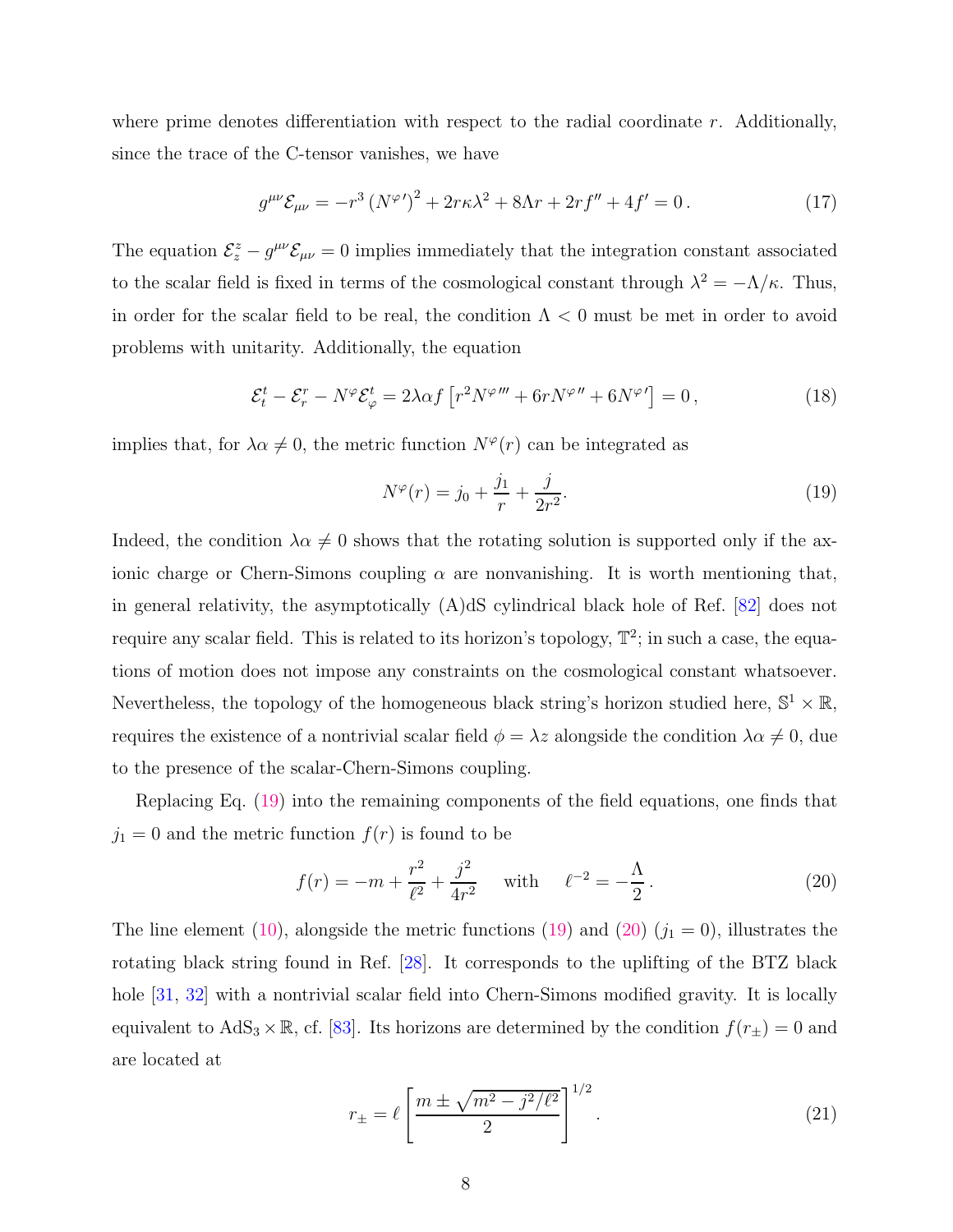Thus, for their existence, the condition  $m^2 - j^2/\ell^2 \geq 0$  must be met. The extremal case is obtained when the latter bound is saturated. As in the BTZ black hole, all curvature invariants are constant and depend solely on the AdS radius. However, identifications of points of AdS spacetime by a discrete subgroup of  $SO(2, 2)$  yields a singularity in the causal structure where closed time-like curves arise [\[32](#page-24-13)]. The same type of singularity appears in the BTZ black string above. Finally, notice that the AdS radius is neither  $\ell^{-2} = -\Lambda$  nor  $\ell^{-2} = -\Lambda/3$ , as in dimensions  $D = 3$  and  $D = 4$ , respectively. This is due to the presence of axionic fields that generate an effective cosmological constant.

#### <span id="page-8-0"></span>III. CONSERVED CHARGES

Identifying the conserved charges of a gravitational configuration is an important issue in standard gravity. In extensions to it, the issue becomes even more cumbersome. There have been many techniques developed for this purpose, each approach has its benefits and drawbacks. In Chern-Simons modified gravity, conserved charges have been studied in the context of background Killing vector symmetries [\[84\]](#page-26-13) and quasilocal methods [\[25](#page-24-6)]. In this section, we use the latter to compute the mass and angular momentum of the black string. Intuitively, since the transverse section of the black string are BTZ black holes, we expect the mass and angular momentum per unit length of the black string to be related to these quantities. In what follows we sort out the specifics of the computations in CSMG.

First, it is well-known that, in spacetimes with AdS asymptotics, the standard Brown– York stress tensor  $[85]$  needs to be suplemented by boundary counterterms to render conserved charges finite [\[76](#page-26-6)]. The boundary stress-energy tensor of Chern–Simons modified gravity is

<span id="page-8-1"></span>
$$
T_{\mu\nu}^{(\text{bdy})} = -\frac{1}{2\kappa} \left( 2K_{\mu\nu} - 2h_{\mu\nu}K + T_{\mu\nu}^{(\text{CS})} + T_{\mu\nu}^{(\text{GMM})} \right) + \zeta_1 h_{\mu\nu} - 2\zeta_2 \left( \mathcal{R}_{\mu\nu} - \frac{1}{2} h_{\mu\nu} \mathcal{R} \right) - 2\zeta_3 T_{\mu\nu}^{(\phi)},
$$
(22)

where  $T_{\mu\nu}^{(\text{CS})}$  arises from the variation with respect to the induced metric of the scalar-Chern– Simons term (for instance see [\[25\]](#page-24-6)). On the other hand, and  $T_{\mu\nu}^{(\text{GMM})}$  appears from the second piece of Eq. [\(3\)](#page-4-1), proposed by Grumiller, Mann, and McNees (GMM) in Ref. [\[72](#page-26-2)]. However, it is known that in asymptotically AdS spacetimes these two contributions decay fast enough towards the boundary and they do not contribute to the quasilocal charges [\[25\]](#page-24-6). Additionally,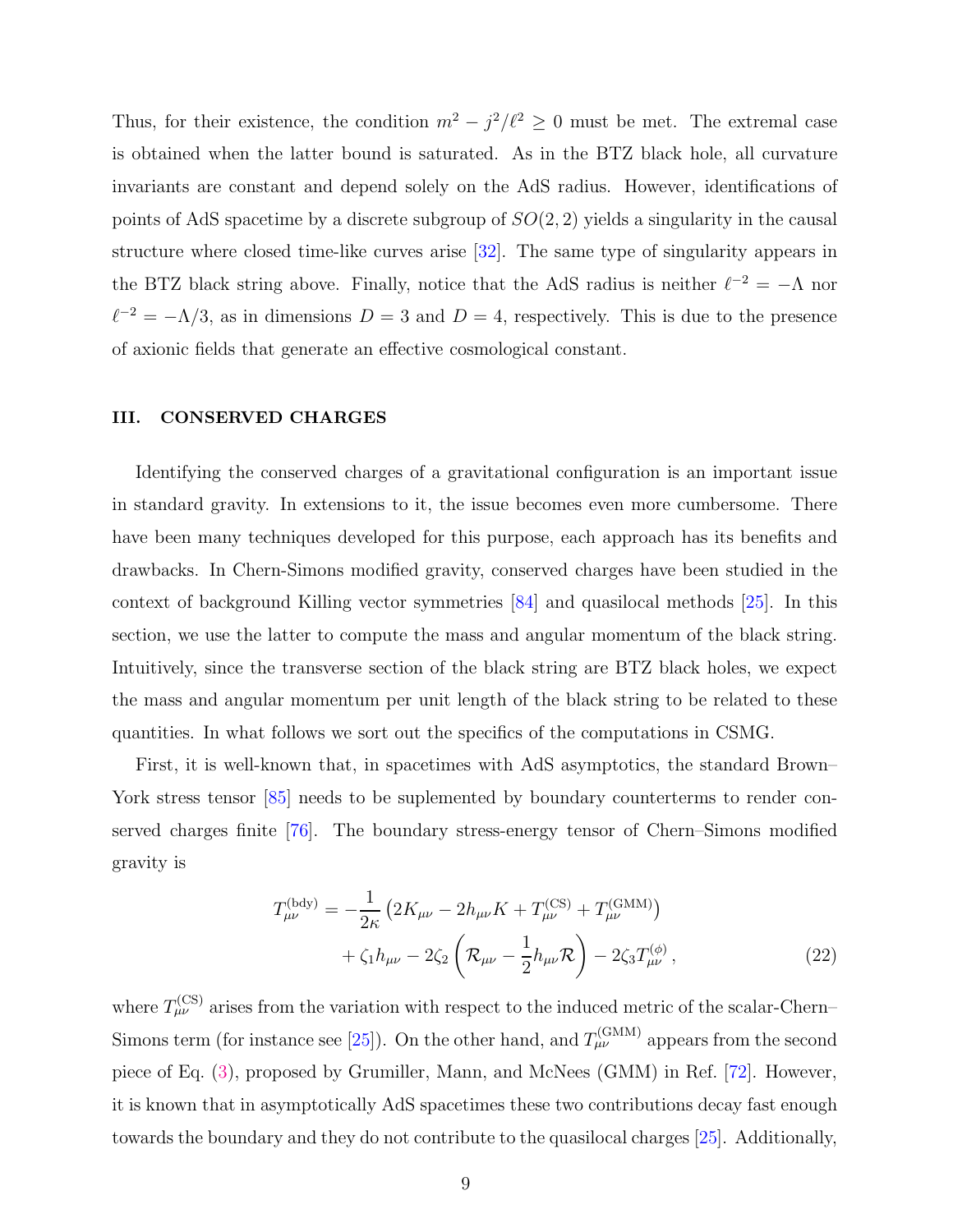the last four terms of Eq. [\(22\)](#page-8-1) renormalize the stress-energy tensor in asymptotically AdS spacetimes and they arise from variations of  $I_{\text{ct}}$  with respect to the induced metric [\[76\]](#page-26-6). Here,  $T_{\mu\nu}^{(\phi)}$  denotes the energy-momentum tensor of the scalar fields constructed out of the induced metric and we do not include the other contributions in  $I_{\text{ct}}$  since they decay sufficiently fast as  $r \to \infty$  (see also [\[86](#page-26-15)[–88\]](#page-26-16)).

The quasilocal charge associated to a Killing vector field  $\xi = \xi^{\mu} \partial_{\mu}$  is defined through [\[76\]](#page-26-6)

$$
Q\left[\xi\right] = \int_{\Sigma} \mathrm{d}^2 x \sqrt{\sigma} \, T_{\mu\nu}^{\text{(bdy)}} u^{\mu} \xi^{\nu} \,, \tag{23}
$$

where  $u^{\mu}$  is the vector that generates the flow of time in  $\partial V$  and  $\sigma$  is the determinant of the induced metric on  $\Sigma$  (see [\[76](#page-26-6)] for details). Renormalization of the boundary stress-energy tensor [\(22\)](#page-8-1) on asymptotically  $AdS_3 \times \mathbb{R}$  spacetimes demands that the counterterms must satisfy the relation

<span id="page-9-0"></span>
$$
\zeta_1 = -\frac{2\zeta_3 + \ell}{\kappa \ell^2}.\tag{24}
$$

This value can be obtained by expanding [\(23\)](#page-9-0) at large but fixed radius while choosing  $\zeta_1$ such that the divergent terms vanish. Afterward, one can take the limit  $r \to \infty$  safely and obtain a finite asymptotic charge.

The mass, angular, and linear momentum per unit of length L of the solution are obtained from the Killing vectors field that generate the temporal, rotational, and translational symmetry, respectively; these are

$$
Q\left[\partial_t\right] \equiv M = \frac{mL}{8G},\tag{25}
$$

$$
Q\left[\partial_{\varphi}\right] \equiv J = \frac{jL}{8G},\tag{26}
$$

$$
Q\left[\partial_z\right] \equiv P_z = 0\,. \tag{27}
$$

Thus, this method shows that  $m$ , and  $j$ , are integration constants related to the mass and angular momentum of the solution. Moreover, homogeneity of the black string along the z-direction yields a vanishing conserved charge. Thus, as long as the axionic charge remains fixed in terms of the cosmological constant as  $\lambda^2 = -\Lambda/\kappa$ , it cannot be associated to a conserved quantity. This could provide a first glimpse of a counterexample to the stronger form of correlated stability; at least in higher-dimensions [\[62](#page-25-10)]. Nevertheless, it is worth mentioning that there exist different approaches where the cosmological constant arises as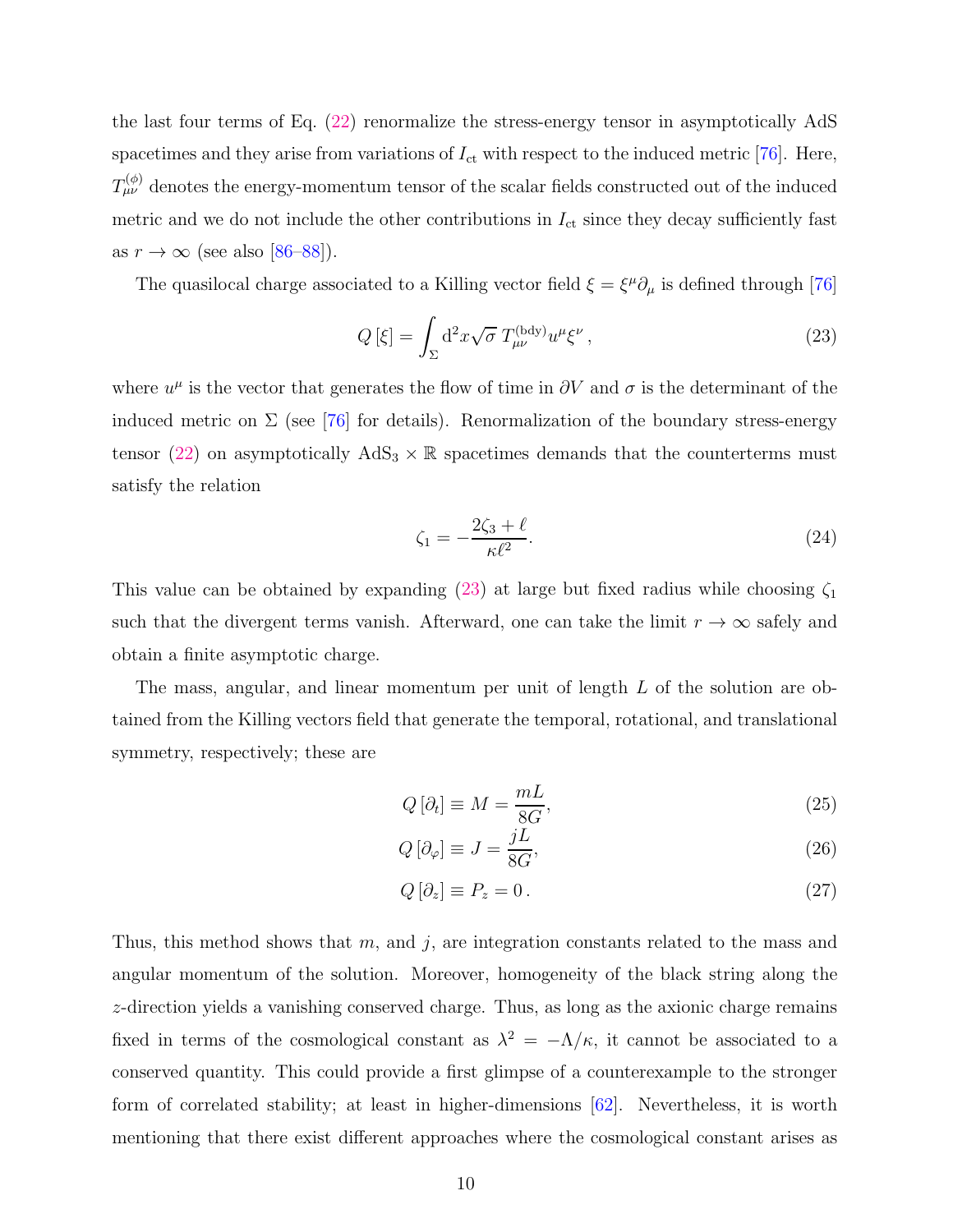an integration constant [\[89](#page-26-17)[–92\]](#page-26-18). In this case, the axionic charge can be interpreted truly as a conserved quantity associated to volume preserving diffeomorphisms, providing a natural scenario to introduce a thermodynamic pressure in the extended phase space approach [\[93\]](#page-26-19).

#### <span id="page-10-0"></span>IV. BLACK STRING THERMODYNAMICS

Our current understanding of black hole thermodynamics is a deep-seated consequence of semiclassical gravity [\[94,](#page-26-20) [95](#page-26-21)]. It is the means by which we know horizon surface area is not analogous to thermodynamic entropy, rather, it is the black hole's entropy [\[96](#page-27-0)]. This has been proved by Noether charge analysis [\[97](#page-27-1)] and through Euclidean methods [\[73](#page-26-3)]. Indeed, many advances have been made possible thanks to the latter approach taken from quantum physics [\[98\]](#page-27-2). Moreover, black hole thermodynamics has been the inspiration of a plethora of works in theoretical physics and is a key sector of quantum gravity. Even the simplest black hole distinguishes itself from ordinary thermodynamic substances, such as quantum fluids and ferromagnetic matter [\[99\]](#page-27-3). This is due to the degree of homogeneity of a black hole's fundamental relation. Such a number can be read off from a system's Gibbs–Duhem equation, which highlights the significance of a black hole's Smarr formula  $|100|$  (see for example  $|101|$ ).

In this section, we obtain the black string entropy using the Noether-Wald formalism. Then, we consider the analytic continuation of the BTZ black string to calculate the Euclidean on-shell action, which corresponds to the free energy of the system. The partition function is identified with the Euclidean path integral at first order in the saddle-point approximation around the classical solution [\[102](#page-27-6)]. Fixing the spacetime boundary conditions is akin to choosing a thermodynamic ensemble. Indeed, in AdS, the boundary conditions for minimally coupled scalar fields with radial profile have been discussed in Ref. [\[103\]](#page-27-7). For homogeneous black strings, the situation is different since the asymptotic behavior is  $AdS_3 \times \mathbb{R}$ rather than AdS<sub>4</sub>. Nevertheless, since the axion generates only an effective AdS radius in the transverse section, the standard Henneaux-Teitelboim boundary conditions for AdS gravity [\[104\]](#page-27-8) should be enough to ensure well-defined asymptotic charges in this particular case. Still, one should consider all infilling geometries in the path integral and sum over all possible topologies. This is only sensible when enormous symmetry restrictions are enforced, as we consider here. This strategy allows for the thermodynamics of black holes to be com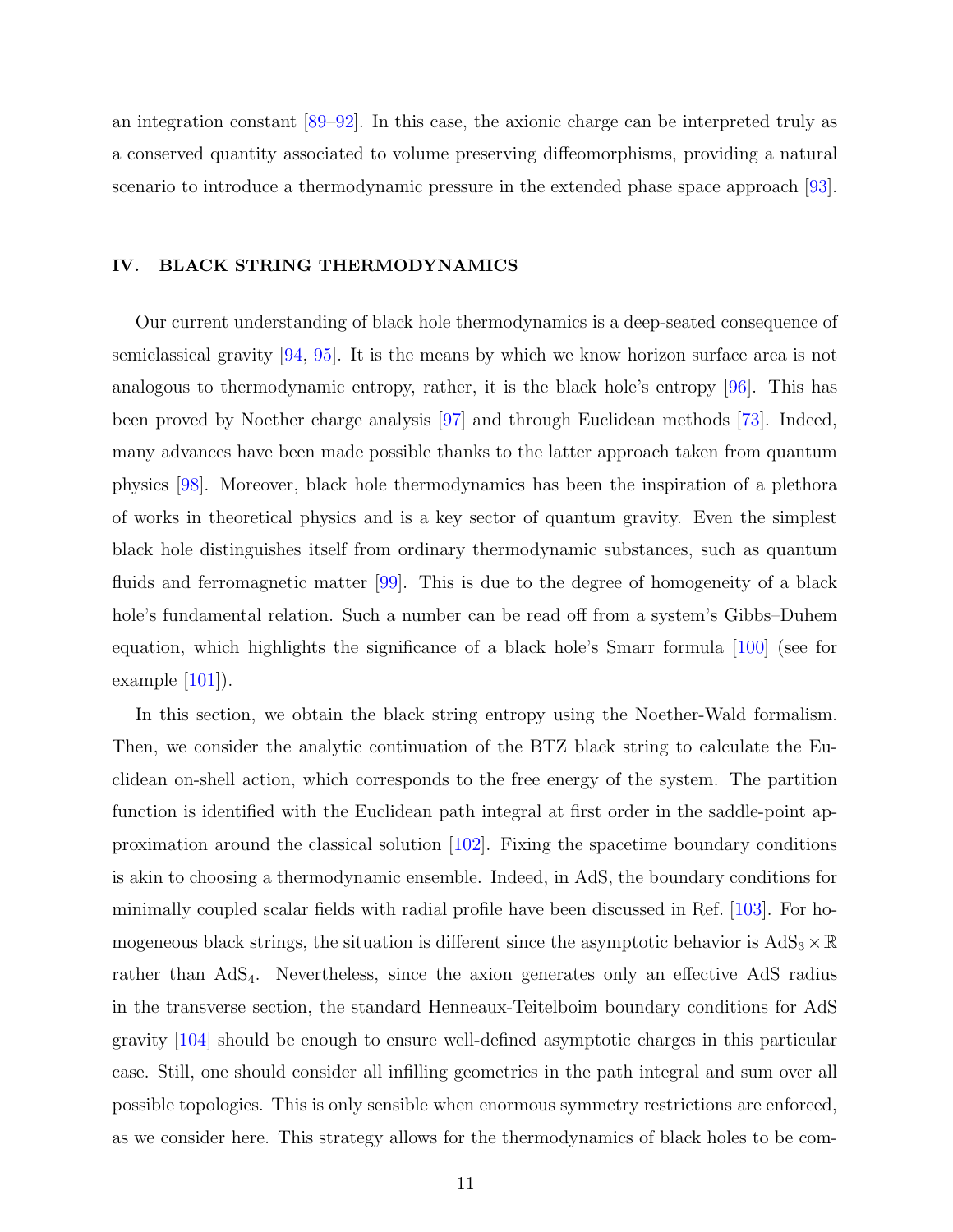pletely determined via the Euclidean approach. Then, we employ the reduced Hamiltonian formalism on the Euclidean versions of the black string to calculate its conserved charges. By construction, these charges satisfy the first law of thermodynamics. Indeed, we find that conserved charges and entropy obtained through the Hamiltonian approach coincide with those found in previous sections. Additionally, we derive a Smarr formula using the scale invariance of the reduced action following Ref. [\[63](#page-25-11)].

#### A. Wald entropy

A useful and covariant method to compute the black string entropy is the Noether-Wald formalism [\[97,](#page-27-1) [105\]](#page-27-9). This is based on the diffeomorphism invariance of a gravitational action principle, generated by a vector field  $\xi = \xi^{\mu} \partial_{\mu}$ , which yields an on-shell conserved current,  $J^{\mu}$ , satisfying  $\nabla_{\mu}J^{\mu} = 0$ . The Poincaré lemma, in turn, implies that the latter can be written locally as  $J^{\mu} = \nabla_{\nu} q^{\mu\nu}$ , where

$$
q^{\mu\nu} = -2 \left( E^{\mu\nu}_{\lambda\rho} \nabla^{\lambda} \xi^{\rho} + 2 \xi^{\lambda} \nabla^{\rho} E^{\mu\nu}_{\lambda\rho} \right) = -q^{\nu\mu} , \qquad (28)
$$

is known as the Noether prepotential. Here,  $E^{\mu\nu}_{\lambda\rho}$  stands for the functional derivative of the bulk Lagrangian with respect to the Riemann tensor and derivatives thereof (see [\[105\]](#page-27-9) for details). In particular, for the action in Eq. [\(1\)](#page-5-1), we obtain

$$
E^{\mu\nu}_{\lambda\rho} \equiv \frac{\partial \mathcal{L}_{\text{bulk}}}{\partial R^{\lambda\rho}_{\mu\nu}} = \frac{1}{8\kappa} \left[ 2\delta^{\mu\nu}_{\lambda\rho} - \alpha\phi \left( {}^{*}R^{\mu\nu}{}_{\lambda\rho} + {}^{*}R_{\lambda\rho}{}^{\mu\nu} \right) \right] \,, \tag{29}
$$

where  $\delta^{\mu_1...\mu_p}_{\nu_1...\nu_p} = p! \delta^{[\mu_1]}_{|\nu_1|}$  $[\mu_1 \ldots \delta_{\nu_p}]$  is the generalized Kronecker delta. Conserved charges associated to Killing vector fields  $\xi$  are obtained by integrating the Noether prepotential on a codimension-2 hypersurface,  $\Sigma$ , namely,

<span id="page-11-0"></span>
$$
\mathcal{Q}[\xi] = \frac{1}{2} \int_{\Sigma} \epsilon_{\mu\nu\lambda\rho} q^{\mu\nu} dx^{\lambda} \wedge dx^{\rho} \equiv \int_{\Sigma} \mathcal{Q}_{\mu\nu} dx^{\mu} \wedge dx^{\nu} , \qquad (30)
$$

where ∧ is the wedge product of differential forms. Wald showed that the black hole entropy is the Noether charge [\(30\)](#page-11-0) evaluated at the horizon  $\mathcal{H}$  [\[97\]](#page-27-1). More generally, it is obtained by integrating the Noether prepotential over all codimension-2 hypersurfaces that produce obstructions to foliation by functions that define the unitary Hamiltonian evolution of the system [\[106](#page-27-10)[–108](#page-27-11)].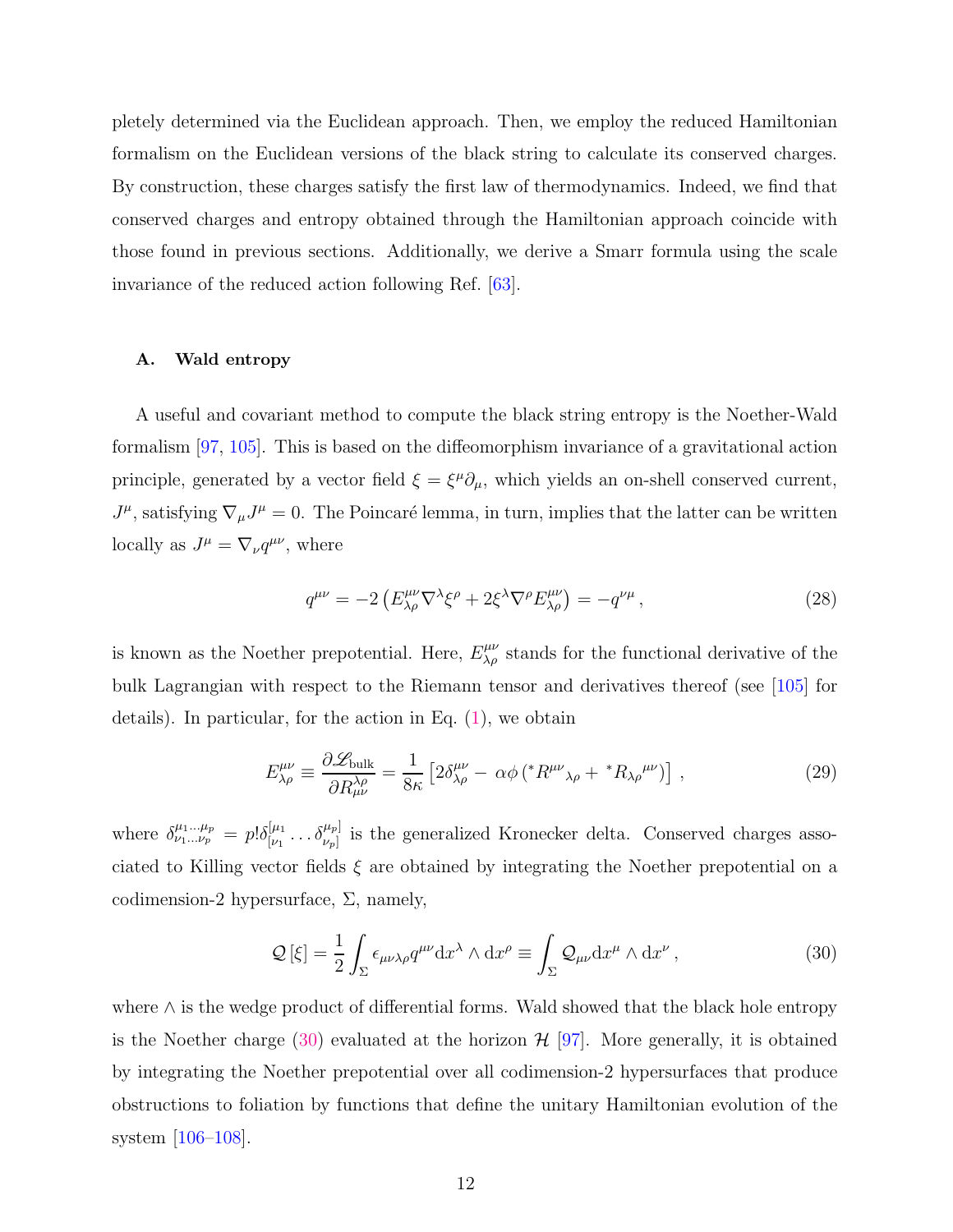Since the black string in CSMG is stationary, we consider the isometry generated by the asymptotically time-like Killing vector field that vanishes at the horizon, that is,

$$
\xi = \partial_t + \Omega \partial_\varphi \,. \tag{31}
$$

Here,  $\Omega$  denotes the angular velocity at the horizon—see Eq. [\(45\)](#page-14-0) below. The relevant components of the dual Noether prepotential for computing the entropy are

$$
\mathcal{Q}_{\varphi z} = \frac{r}{4\kappa} \left[ 2f' - \alpha \lambda f \left( r N^{\varphi\prime\prime} + 3N^{\varphi\prime} \right) \right],\tag{32}
$$

where  $\phi = \lambda z$  has been used. In the case of the black string, the horizon H is defined as the codimension-2 hypersurface at constant  $t - r$  coordinates, where the metric function  $f(r)$ vanishes, i.e.  $f(r_{+}) = 0$ . Direct integration leads to

$$
S = \beta_{\tau} \int_0^{2\pi} d\phi \int_0^L dz \, \mathcal{Q}_{\varphi z} \bigg|_{r=r_+} = \frac{\pi r_+ L}{2G} = \frac{\mathcal{A}}{4G},\tag{33}
$$

where  $\mathcal{A} = 2\pi r_+ L$  is the area of the horizon and  $\beta_{\tau}$  is related to the surface gravity  $\mathcal{K}$ through  $\beta_{\tau}^{-1} = \mathscr{K}/(2\pi)$ . Indeed,  $T = \beta_{\tau}^{-1}$  is the Hawking temperature of the black string. Thus, the system studied above satisfies the black hole area law, which is an unexpected result in gravity theories beyond GR (for instance see [\[109\]](#page-27-12)).

#### <span id="page-12-0"></span>B. Hamiltonian approach

For the purposes of this work, it is sufficient to consider the analytic continuation of the black hole metric [\(10\)](#page-6-0) with a base manifold of topology  $S^1 \times \mathbb{R}$ , namely,

$$
ds_E^2 = N^2(r)f(r)dr^2 + \frac{dr^2}{f(r)} + r^2(N^{\varphi}(r)d\tau + d\varphi)^2 + dz^2,
$$
\n(34)

where the Euclidean time range is given by  $0 \leq \tau \leq \beta_{\tau}$ , the angular coordinate satisfies  $0 \le \varphi \le \beta_{\varphi}$  and the flat coordinate goes as  $0 \le z \le L$ . Additionally, we consider a scalar field with axionic profile, i.e.,  $\phi = \phi(z)$ . Since the black string has an event horizon, its Euclidean version possesses a degenerate submanifold in its place, called a bolt. The absence of conical singularities at the bolt demands that the period of the Euclidean time,  $\beta_{\tau}$ , and the period of the angular coordinate,  $\beta_{\varphi}$  are fixed according to the relations  $N(r_{+})f'(r_{+})=$  $4\pi/\beta_{\tau}$  and  $\beta_{\varphi} = -\beta_{\tau}N^{\varphi}(r_{+}),$  respectively. Moreover, these quantities are related to the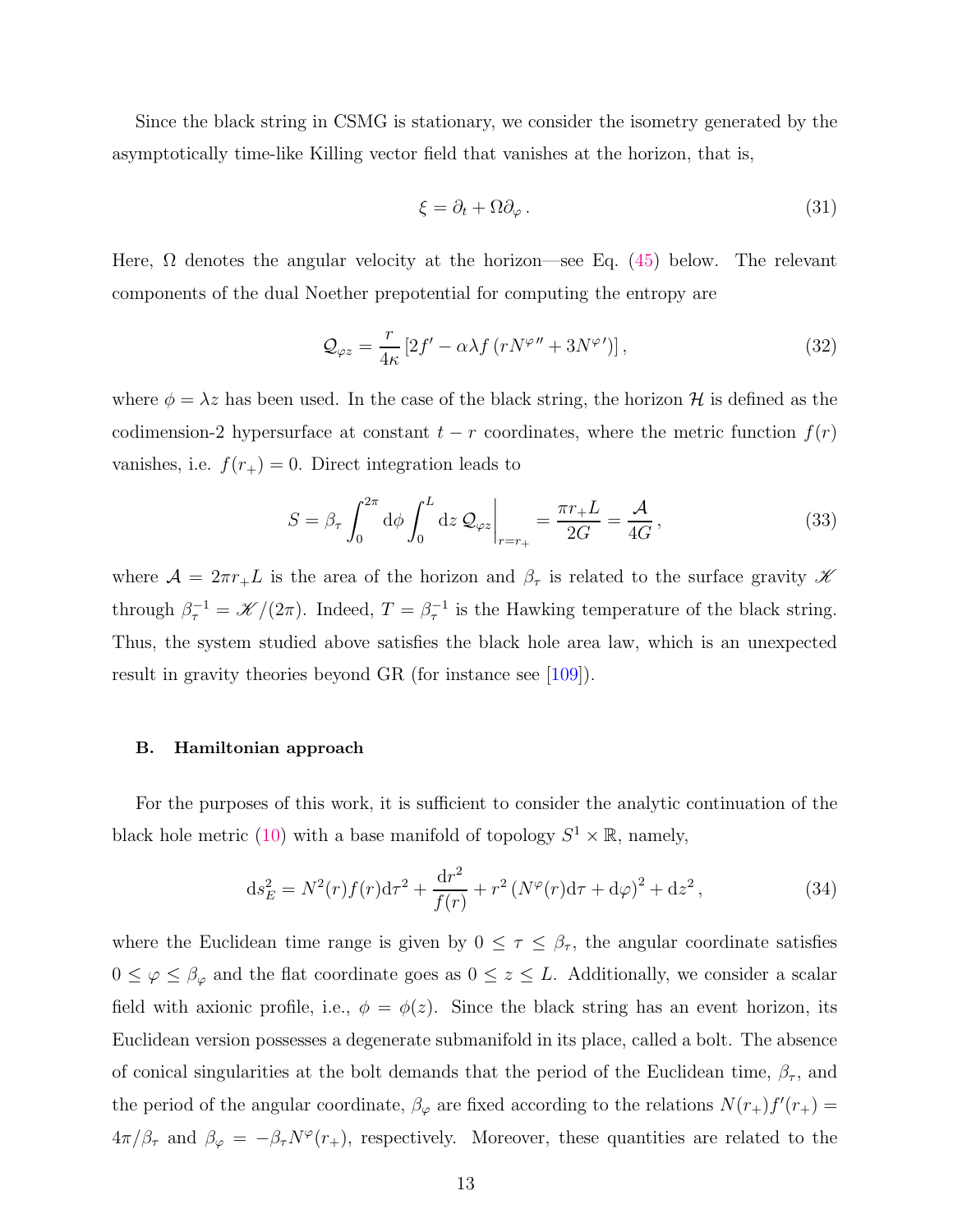Hawking temperature and angular velocity of the black string at the horizon as  $T = \beta_{\tau}^{-1}$ and  $\Omega = -\beta_{\varphi}/\beta_{\tau}$ , respectively.

The Euclidean action is related to the free energy  $\mathcal{G}$  by  $I_E = \beta_\tau \mathcal{G}$ . Then, the reduced action in Hamiltonian form is

<span id="page-13-1"></span>
$$
I_E = \beta_\tau \beta_\varphi \int (N\mathcal{H} + N^\varphi \mathcal{H}_\varphi) dr dz + B_E . \qquad (35)
$$

Here,  $B_E$  denotes a boundary term whose variation cancels out all the contributions coming from variations of the bulk action, defining a well-posed variation principle. Additionally, the constraints and the nonvanishing components of the conjugated momenta are respectively given by

$$
\mathcal{H} = \frac{r\Lambda}{\kappa} + \frac{f'}{2\kappa} - 4\kappa r \left(\pi^{r\varphi}\right)^2 + \frac{1}{2}r \left(\frac{\mathrm{d}\phi}{\mathrm{d}z}\right)^2 \,,\tag{36}
$$

$$
\mathcal{H}_{\varphi} = -2 \left( r^2 \pi^{r\varphi} \right)' \tag{37}
$$

<span id="page-13-0"></span>
$$
\pi^{r\varphi} = \frac{rN^{\varphi}}{4\kappa N} \ . \tag{38}
$$

Performing stationary variations of the action with respect to  $\{N, f, N^{\varphi}, \pi^{r\varphi}, \phi\}$ , we obtain a set of differential equations equivalent to the ones of Chern-Simons modified gravity in Euclidean signature [see Eq. [\(6\)](#page-5-2)]. These equations can be solved analytically, recovering the black string solution of Sec. [II,](#page-4-0) namely,

$$
N(r) = 1, \qquad \phi(z) = \lambda z, \qquad \pi^{r\varphi}(r) = -\frac{j}{4\kappa r^2},
$$
  

$$
N^{\varphi}(r) = j_0 + \frac{j}{2r^2}, \qquad f(r) = \frac{r^2}{\ell^2} - m - \frac{j^2}{4r^2}, \qquad \frac{1}{\ell^2} = \frac{\kappa \lambda^2}{2},
$$
 (39)

where  $\lambda, m, j_0$  and j are integration constants. Moreover, the scalar field is rigid since  $\lambda$ is a constant without variation, fixed in terms of the cosmological constant. It is worth mentioning that, although the scalar field is endowed with a linear dependence on the  $z$ coordinate, the shift symmetry protects the theory for any stability problem related to the unboundedness of the z coordinate. This can be seen by noticing that all physical quantities depends purely on derivatives of the scalar field. On the other hand, one could impose periodicity on the z coordinate such that it becomes compact; in that case, the topology of the horizon would be  $\mathbb{S}^1 \times \mathbb{S}^1$ , representing a black ring rather than a black string.

The variation of the boundary term, on the other hand, yields

$$
\delta B_E = -\beta_\tau \beta_\varphi L \left[ \frac{N \delta f}{2\kappa} - 2r^2 N^\varphi \delta \pi^{r\varphi} \right]_{r=r_+}^{r=\infty} . \tag{40}
$$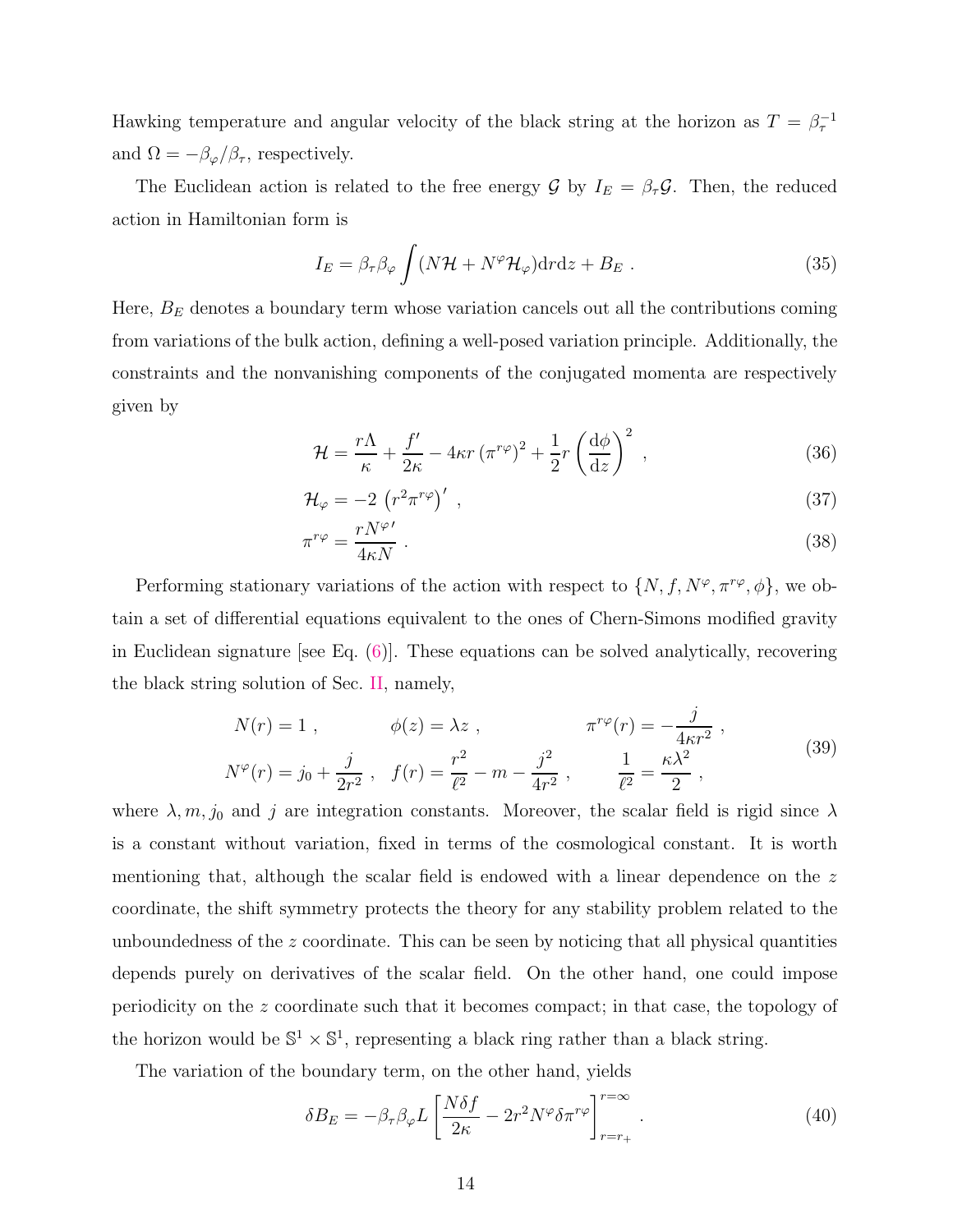To compute the latter, we first evaluate the variation of the boundary term on the solution given in Eq. [\(39\)](#page-13-0). Then, taking into account that the variation of the fields at the bolt are

$$
\delta f|_{r_{+}} = -\frac{4\pi}{\beta_{\tau}} \delta r_{+} \quad \text{and} \quad \delta \pi^{r\varphi}|_{r_{+}} = -\frac{\delta j}{4\kappa r_{+}^{2}} \,, \tag{41}
$$

then it follows that the variation of the boundary term at the bolt and infinity are respectively given by

$$
\delta B_E(\infty) = \frac{\beta_\tau \beta_\varphi L}{2\kappa} \left[ \delta m - j_0 \delta j \right],\tag{42}
$$

$$
\delta B_E(r_+) = \frac{\beta_\tau \beta_\varphi L}{2\kappa} \left[ \frac{4\pi \delta r_+}{\beta_\tau} - \left( j_0 + \frac{j}{2r_+^2} \right) \delta j \right]. \tag{43}
$$

Thus, we conclude that the total variation of the boundary term, evaluated at the solution [\(39\)](#page-13-0), becomes

$$
\delta B_E = \delta B_E(\infty) - \delta B_E(r_+) = \beta_\tau \delta \left(\frac{\sigma m}{2\kappa}\right) - \frac{2\pi}{\kappa} \delta A_+ + \beta_\tau \frac{j}{2r_+^2} \delta \left(\frac{\sigma j}{2\kappa}\right) ,\qquad (44)
$$

where  $\sigma = \beta_{\varphi} L$  stands for the volume of the base manifold and  $A_+ = \sigma r_+$  for the area of the black string horizon. From this expression, we identify

<span id="page-14-0"></span>
$$
\Omega = \frac{j}{2r_+^2},\tag{45}
$$

as the conjugated thermodynamic variable associated to the angular momentum: the angular velocity of the black string.

Hereafter, we work in the grand canonical ensemble, where the temperature and the angular velocity are kept fixed at the bolt. This allows us to integrate the variation of the boundary term. Its value determines the reduced on-shell action, giving

$$
I_E = B_E = \beta_\tau \left(\frac{\sigma m}{2\kappa}\right) - \frac{2\pi}{\kappa} A_+ - \beta_\tau \Omega \left(-\frac{\sigma j}{2\kappa}\right) ,\qquad (46)
$$

up to an arbitrary additive constant without variation. Since the Gibbs free energy and the Euclidean action are related by  $I_E = \beta_\tau \mathcal{G} = \beta_\tau M - S - \beta_\tau \Omega J$ , the conserved charges and entropy can be obtained through the standard thermodynamical relations

$$
M = \left(\frac{\partial}{\partial \beta_{\tau}} - \beta_{\tau}^{-1} \Omega \frac{\partial}{\partial \Omega}\right) I_{E} = \frac{\sigma m}{2\kappa} , \qquad (47a)
$$

$$
J = -\frac{1}{\beta_{\tau}} \frac{\partial I_E}{\partial \Omega} = -\frac{\sigma j}{2\kappa} \,, \tag{47b}
$$

$$
S = \left(\beta_{\tau} \frac{\partial}{\partial \beta_{\tau}} - 1\right) I_E = \frac{A_+}{4G} \,. \tag{47c}
$$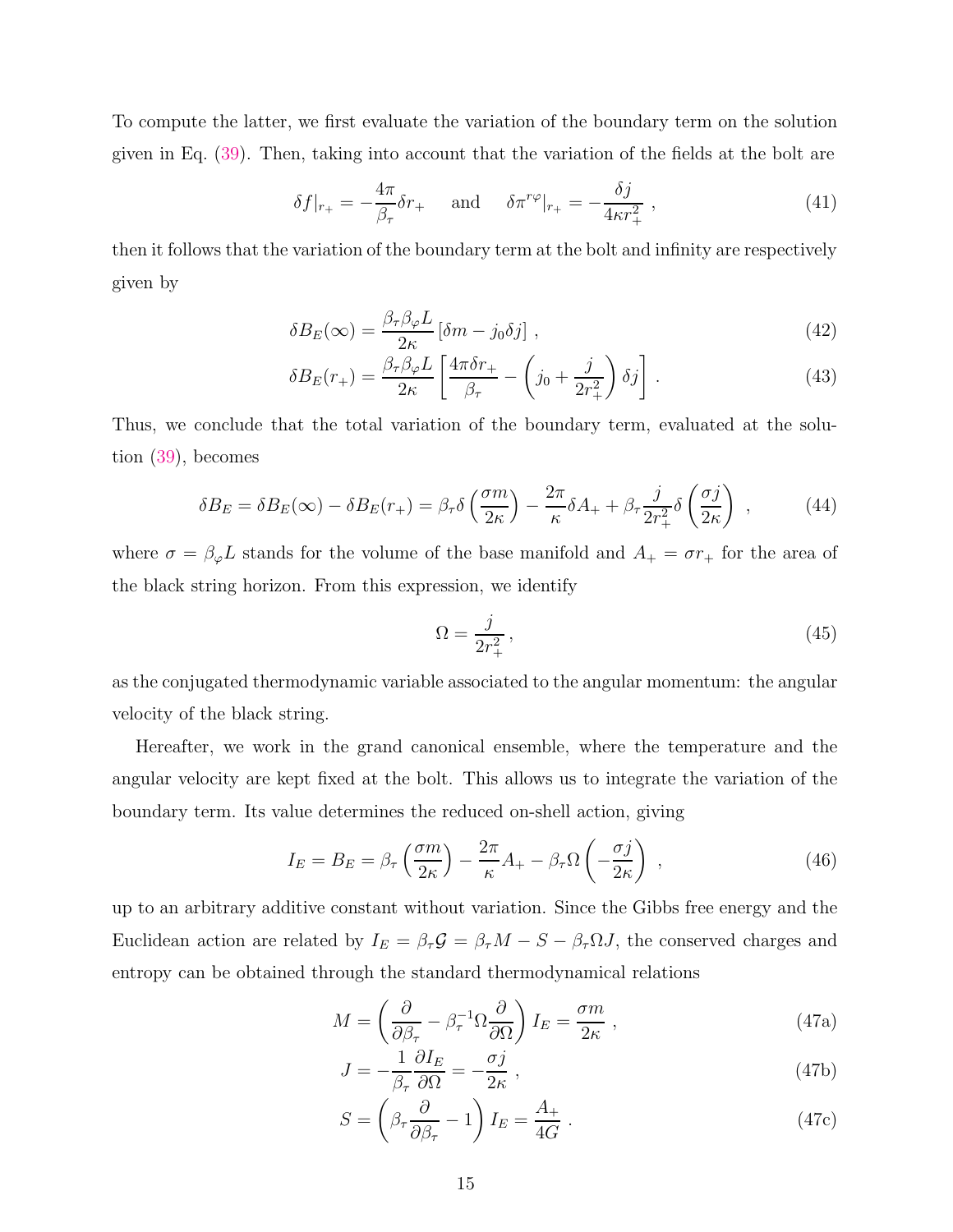It is reassuring to verify that the Noether-Wald formalism and the Hamiltonian approach lead to the Bekenstein-Hawking entropy, considering that non-minimally coupled scalar fields can produce additional contributions such as in other scalar-tensor theories [\[110](#page-27-13)[–112](#page-27-14)]. The sign flip in the angular momentum is a consequence of the computation in Euclidean signature. By construction, the first law of black hole thermodynamics is satisfied, namely,

$$
\delta M = T \delta S + \Omega \delta J. \tag{48}
$$

Notice that  $j_0$  plays no role in the thermodynamics. This is just a reflection of the fact that we can consider a rotating asymptotic geometry  $AdS_3 \times \mathbb{R}$  where  $j_0$  emerges as the boost parameter along the  $t-\varphi$  plane in this region. In consequence, since the angular momentum of the black string is measured respect to this background, without loss of generality, we can always choose the comoving frame where  $j_0 = 0$ . Therefore, we conclude that the Hamiltonian approach leads to the same conserved quantities as the renormalized boundary stress tensor.

### <span id="page-15-0"></span>C. Smarr formula

This section is devoted to deriving a Smarr formula for the black string using a Euclidean Hamiltonian approach, as in Ref. [\[63](#page-25-11)]. To this end, we compute a radial conservation law associated to the scale invariance of the reduced action. Let us recall that only regular solutions may dominate the gravitational path integral. Thus, we impose that matter fields must be finite at the bolt and additionally that they vanish at infinity, which is satisfied along a finite section of the base manifold.

Let us consider a minisuperspace determined by the metric [\(10\)](#page-6-0). Then, the reduced action of Chern-Simons modified gravity [see Eq. [\(35\)](#page-13-1)] is invariant under the set of transformations  $\Phi(x) \to \bar{\Phi}(\bar{x})$  generated by the rescaling along the radial coordinate  $\bar{r} = \delta r$ , where  $\delta$  is a positive constant,  $\Phi = \{N, f, N^{\varphi}, \pi^{r\varphi}, \phi\}$ , and

$$
\bar{N}(\bar{r}) = \delta^{-2} N(r) , \qquad \bar{f}(\bar{r}) = \delta^2 f(r) , \qquad \bar{\pi}^{r\varphi}(\bar{r}) = \pi^{r\varphi}(r) ,
$$
\n
$$
\bar{\phi}(z) = \phi(z) , \qquad \bar{N}^{\varphi}(\bar{r}) = \delta^{-2} N^{\varphi}(r) .
$$
\n(49)

The Noether theorem, in turn, implies that there exists a conserved quantity  $C(r)$  associated to radial rescalings, such that  $C'(r) = 0$ . Using the constraint  $\mathcal{H} = 0$ , we rewrite the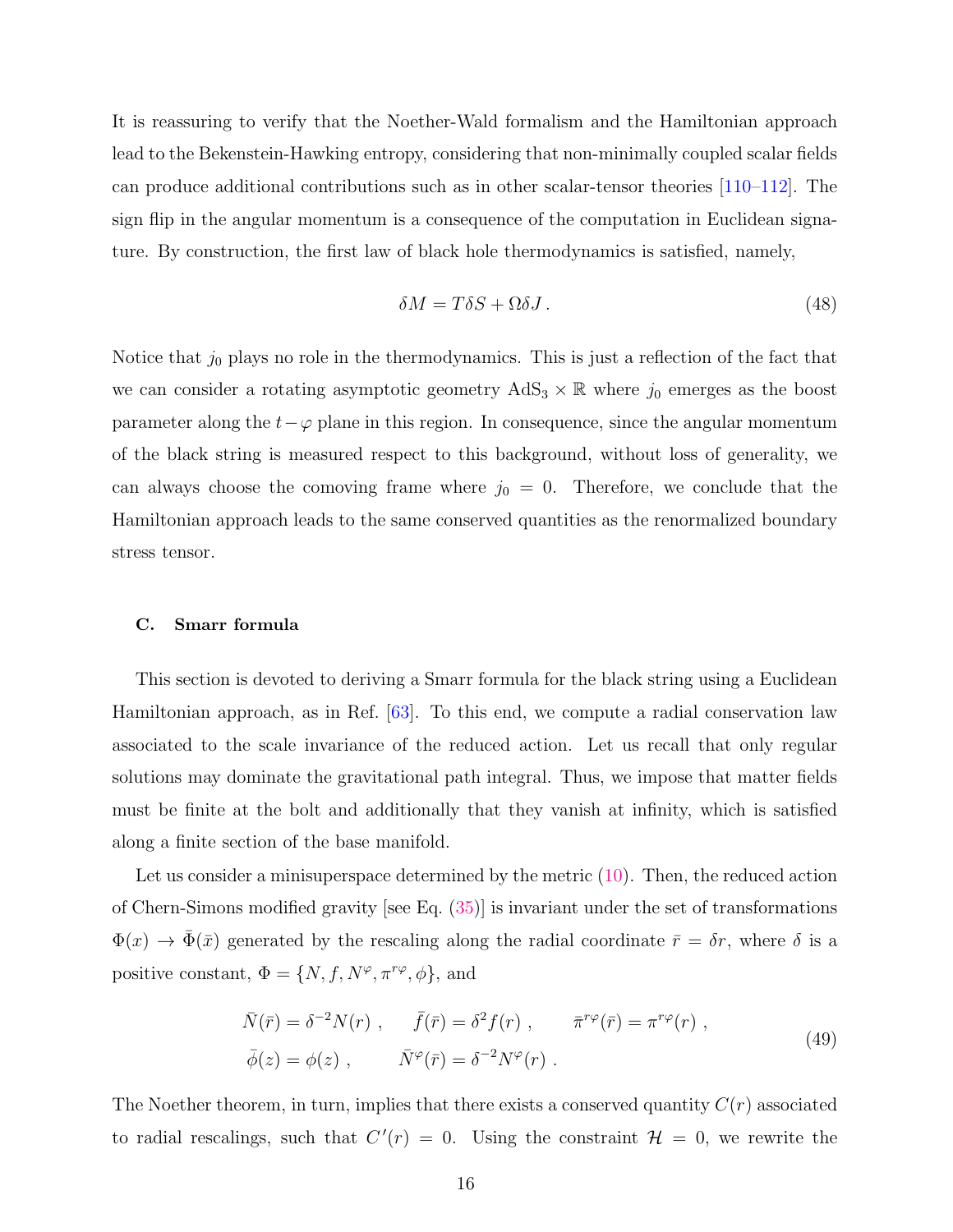conserved quantity as

$$
C(r) = \left[ N \left( \frac{f'}{2\kappa} r - \frac{f}{\kappa} \right) + N^{\varphi} (4r^2 \pi^{r\varphi}) \right] \sigma . \tag{50}
$$

Since the latter represents a conserved quantity along the radial direction, it must satisfy  $C(\infty) = C(r_{+})$ . A direct computation using the black string solution [\(10\)](#page-6-0) with [\(11\)](#page-6-2), [\(19\)](#page-7-0) and [\(20\)](#page-7-1), yields

$$
C(r_{+}) = \left(r_{+}f'(r_{+}) + \frac{j^{2}}{r_{+}^{2}}\right)\frac{\sigma}{2\kappa} = TS + 2\Omega J \quad \text{and} \quad C(\infty) = \frac{m\sigma}{\kappa} = 2M , \quad (51)
$$

where the definition of thermodynamic variables in Sec. [IV B](#page-12-0) have been used. Thus, by comparing these two expressions, we obtain the Smarr relation for the black string, namely,

<span id="page-16-3"></span><span id="page-16-1"></span>
$$
M = \frac{1}{2}TS + \Omega J. \tag{52}
$$

Morover, the very same relation can be obtained by direct application of the Euler theorem for homogeneous functions, since the entropy can be regarded as a homogeneous function of degree  $1/2$  in  $(M, J)$ , i.e.  $S(\lambda M, \lambda J) = \lambda^{1/2} S(M, J)$ . Then,

<span id="page-16-2"></span>
$$
\frac{1}{2}S = M \frac{\partial S}{\partial M} \bigg|_J + J \frac{\partial S}{\partial J} \bigg|_M \tag{53}
$$

Using the first law  $T\delta S = \delta M - \Omega \delta J$  we obtain,

$$
\left. \frac{\partial S}{\partial M} \right|_J = \frac{1}{T} \,, \quad \left. \frac{\partial S}{\partial J} \right|_M = -\frac{\Omega}{T} \,. \tag{54}
$$

It is straightforward to show that Eqs.  $(53)$  and  $(54)$  lead to  $(52)$ . This relation is the same as the Smarr formula of a rotating BTZ black hole in three dimensional gravity [\[113](#page-27-15)]. Of course, the Smarr relation is independent of the Euclidean or Lorentzian signature.

## <span id="page-16-0"></span>V. GROUND STATE AND CONFORMALLY FLAT NON-EINSTEIN PRODUCT SPACES

The conformal nature of quantum gravity on  $AdS_3$  [\[114](#page-27-16)] and the Cardy formula for the asymptotic growth of the number states in 2D conformal field theories [\[115](#page-27-17)] has allowed for the microscopic derivation of the BTZ black hole entropy  $[116]$ . This established  $AdS_3$ as the ground state of the theory. In higher dimensions, the AdS soliton was later found to play the same role [\[117](#page-27-19), [118](#page-27-20)]. Currently, Cardy formulae are written so as to relate the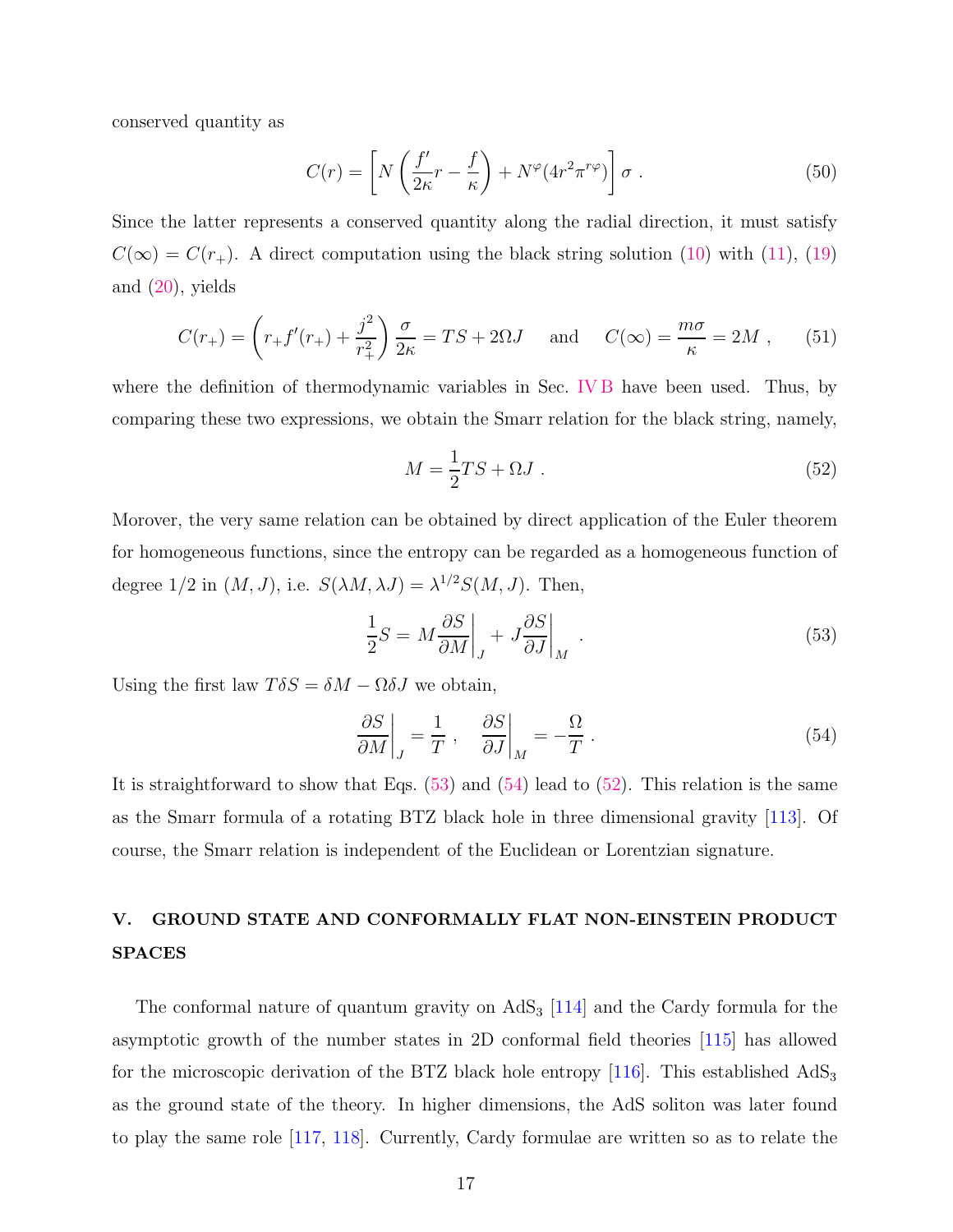entropy of a black hole with its mass and the mass of its associated ground state even for more general asymptotic behavior, see for instance [\[64](#page-25-12)[–66\]](#page-25-15). This motivates us to establish the ground state of the BTZ black string under consideration.

By noticing that the homogeneous foliation of the four dimensional metric [\(10\)](#page-6-0) admits an analytic continuation along the symmetries generated by its Killing vector fields  $\partial_t$  and  $\partial_{\varphi}$ , we propose an *Ansatz* of the form

<span id="page-17-1"></span><span id="page-17-0"></span>
$$
ds^{2} = -N^{2}(r)f(r)dt^{2} + \frac{dr^{2}}{f(r)} + h(r)r^{2}d\varphi^{2} + dz^{2}. \qquad (55)
$$

The metric [\(55\)](#page-17-0) solves the field equations of Chern-Simons modified gravity, recall Eq. [\(6\)](#page-5-2), when

$$
f(r) = -\mu + \frac{r^2}{\ell^2}, \qquad N^2(r) = \frac{r^2}{f(r)\ell^2}, \qquad h(r) = \frac{f(r)\ell^2}{r^2}, \qquad \phi(z) = \lambda z, \qquad (56)
$$

where  $\ell^{-2} = -\Lambda/2$  is the AdS radius,  $\mu$  is an integration constant, and the axionic charge  $\lambda$ is fixed in terms of the cosmological constant through  $\lambda^2 = -\Lambda/\kappa$ . Reality of the scalar field, on the other hand, implies that the cosmological constant must be negative. Positivity of the Riemannian section of [\(55\)](#page-17-0) demands that the radial coordinate must be restricted to  $r \geq$  $r_s \equiv \ell \sqrt{\mu}$ . The absence of conical singularities imposes that  $\mu > 0$  and  $\varphi \sim \varphi + \beta_{\varphi}^{(s)}$ , where  $\beta_{\varphi}^{(s)}=\frac{4\pi}{f'(r_s)}$  $\frac{4\pi}{f'(r_s)\ell} = \frac{2\pi}{\sqrt{\mu}}$ . With these conditions, the line element [\(55\)](#page-17-0) with metric functions [\(56\)](#page-17-1) represents the ground state with topology  $AdS_3 \times \mathbb{R}$ .

Its mass can be computed directly through standard Euclidean methods of Sec. [IV.](#page-10-0) To do so, we consider the Gibbs-Duhem relation in absence of entropy. Moreover, the temperature is arbitrary due to their lack of horizon. Thus, the mass of the ground state [\(56\)](#page-17-1) is given by

<span id="page-17-2"></span>
$$
M_0 = -\frac{L}{8G} \,. \tag{57}
$$

It is clear that the mass of the ground state in Eq. [\(57\)](#page-17-2) is negative. The negative-energy contribution can be interpreted as the Casimir energy that is generated in the dual field theory when the fermions are antiperiodic on the compact coordinate [\[119\]](#page-27-21). Additionally, it is direct to see that all curvature invariants associated to this solution remain finite. Therefore, it represents a negative-energy regular solution without horizon. These configuration are relevant when studying phase transitions, as we show further below.

The Casimir energy interpretation stems from the Cardy formula. Before writing it here, let us remark that we have used in Eq. [\(56\)](#page-17-1) the same notation as for the black string. In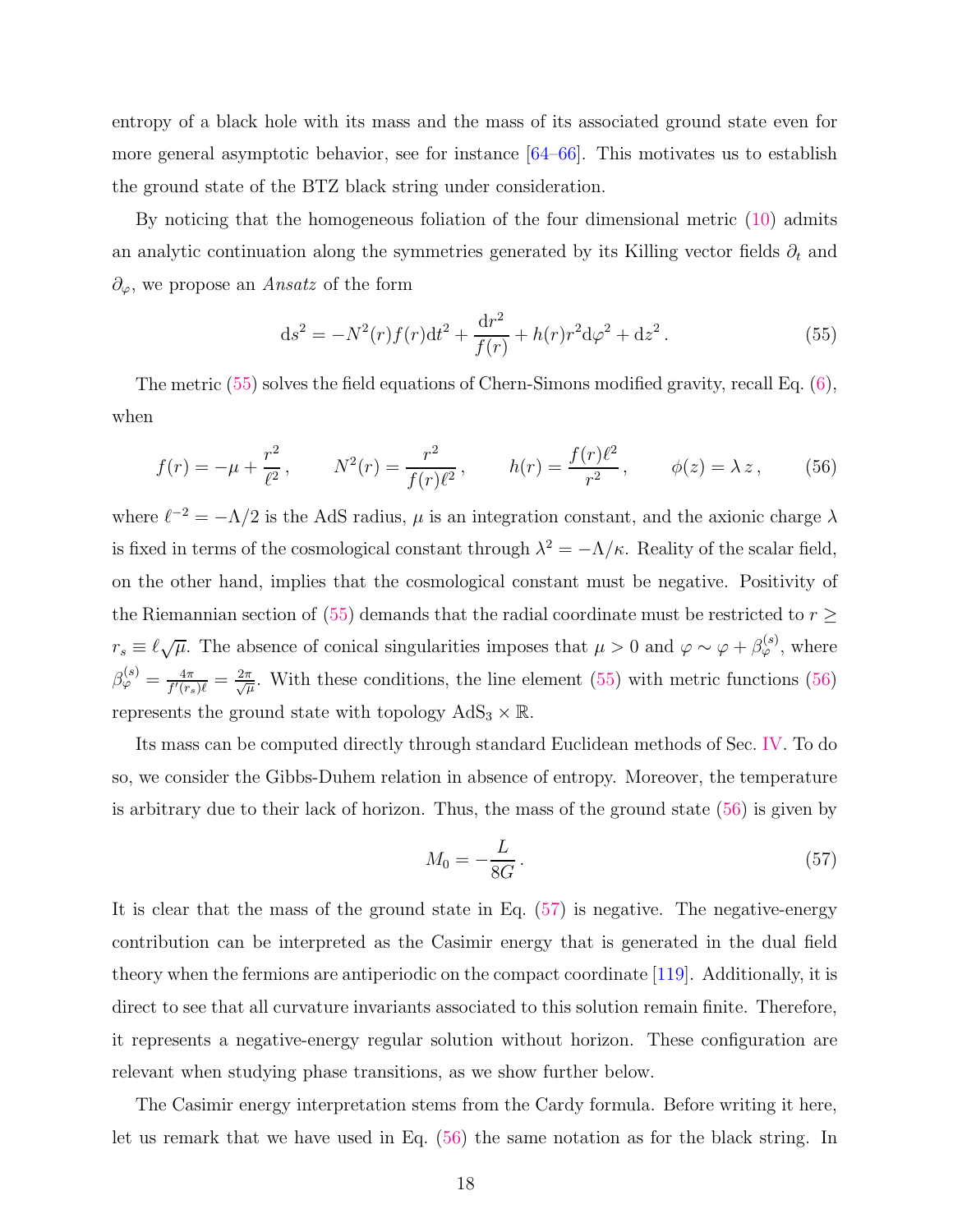the Cardy formula, states of the same configuration are compared. Thus, the ground state and the black string must be comparable, i.e., they have the same boundary conditions and global symmetries. Consequently, the entropy of the black string can be written as

$$
S = 4\pi l \left( \sqrt{\frac{-M_0 \Delta^+}{2}} + \sqrt{\frac{-M_0 \Delta^-}{2}} \right),\tag{58}
$$

where  $\Delta^{\pm} = (M \pm J/l)/2$ , cf. [\[120\]](#page-27-22). This is the Cardy formula for the analytic rotating black string presented in Sec. [II.](#page-4-0)

Interestingly enough, metric [\(10\)](#page-6-0) admits another analytic continuation; this one along the symmetries generated by the Killing fields  $\partial_t$  and  $\partial_z$ . Hence, we now explore a metric Ansatz of the form

$$
ds^{2} = -dt^{2} + \frac{d\rho^{2}}{u(\rho)} + \rho^{2} (v(\rho)dz + d\varphi)^{2} + u(\rho)dz^{2},
$$
\n(59)

which solves the field equations [\(6\)](#page-5-2) provided the metric functions and scalar field are

$$
u(\rho) = \mu_1 - \frac{\gamma^2}{4\rho^2} - \frac{\Lambda\rho^2}{2}, \qquad v(\rho) = \frac{\gamma}{2\rho^2}, \qquad \phi(t) = \lambda_1 t, \qquad (60)
$$

where  $\mu_1$ ,  $\gamma$  and  $\lambda_1$  are integration constants; the latter satisfying the condition  $\lambda_1^2 = \Lambda/\kappa$ . Notice that, in contrast to the black strings in Sec. [II,](#page-4-0) this solution is supported only by a positive cosmological constant, such that the time-dependent scalar field remains real. The Lorentzian signature of this solution is preserved provided  $\mu_1 > \sqrt{\Lambda \gamma^2/2}$  and the range for the radial coordinate is restricted to  $\rho \in [\rho_-, \rho_+]$ , where

$$
\rho_{\pm} = \left[ \frac{\mu_1 \pm \sqrt{\mu_1^2 - \Lambda \gamma^2 / 2}}{\Lambda} \right]^{1/2} . \tag{61}
$$

The absence of conical singularities demands that the z-coordinate has to be identified as  $z \sim z + \beta_z^{(\pm)}$  at  $\rho_{\pm}$ , whose period is  $\beta_z^{(\pm)} = 4\pi/u'(\rho_{\pm})$ . This, in turn, implies that the periodicity of the angular coordinate is  $\varphi \sim \varphi + \beta_{\varphi}^{(\pm)}$ , where  $\beta_{\varphi}^{(\pm)} = -\beta_z^{(\pm)}v(\rho_{\pm}).$ 

It is clear that this configuration is a product space  $\mathbb{R} \times M^3$ , where  $M^3$  is compact (as displayed above) and has positive definite geometry. Moreover, a straightforward calculation shows that  $M<sup>3</sup>$  has positive curvature. Then, a theorem by Richard S. Hamilton implies that  $M^3$  is diffeomorphic to  $S^3$ , considering that we want spacetime to be simply-connected, see [\[121](#page-27-23)] and references therein. Indeed, one can check that it is a non-Einstein conformally flat spacetime supported by a time-dependent scalar field. This can be seen by computing its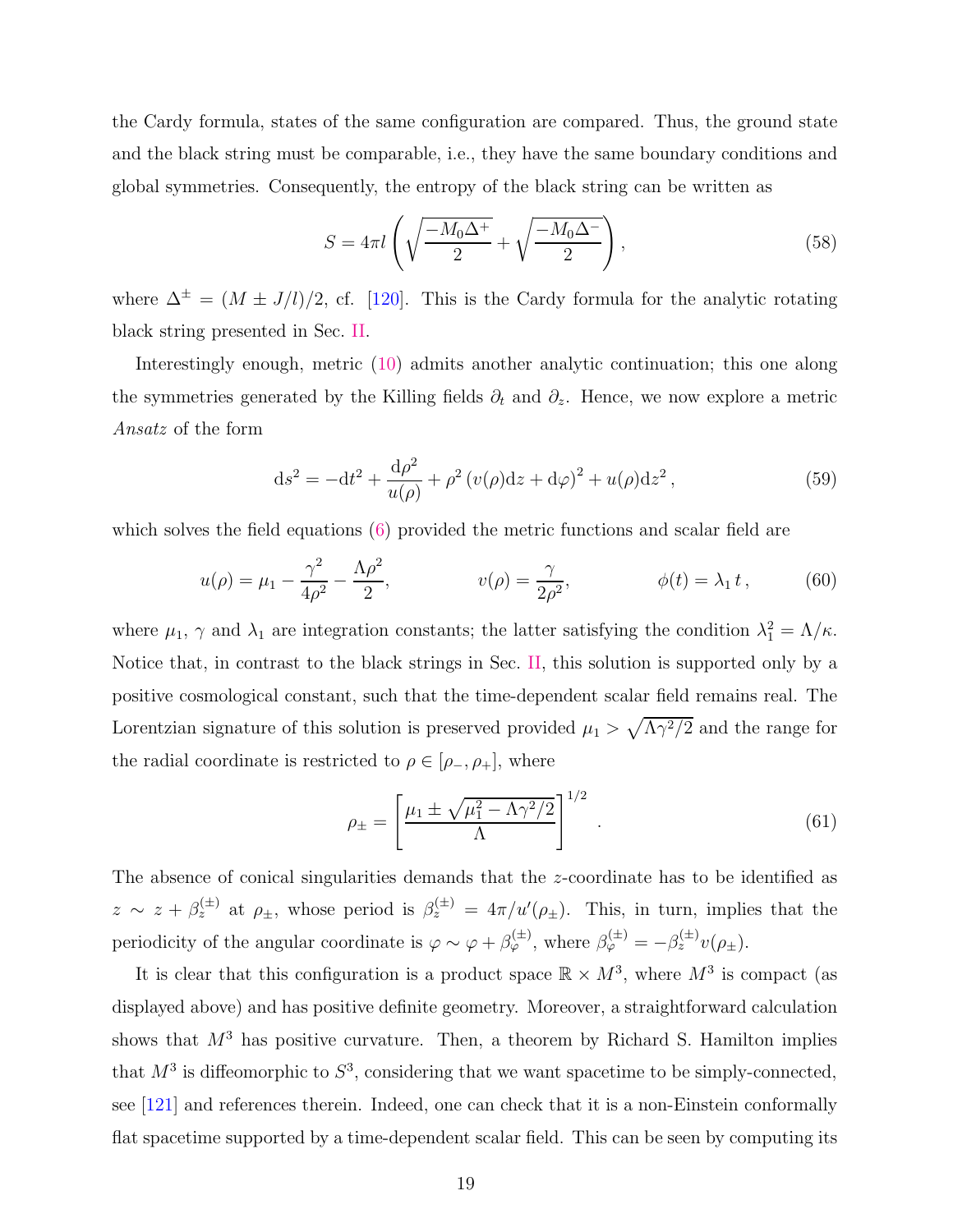traceless Ricci and Weyl tensor, respectively, and noticing that the former is nonvanishing while the latter is zero.

In summary, by using the Cardy formula we have established  $AdS_3 \times \mathbb{R}$  as the ground state of the black string. We have found that both  $AdS_3 \times \mathbb{R}$  and  $\mathbb{R} \times S^3$  are non-trivial solutions of CSMG. These spaces are conformally flat non-Einstein product spaces sourced by nontrivial scalar fields. These spaces are analogs of the Plebantski-Hacyan spacetimes, which have geometries  $AdS_2 \times \mathbb{R}^2$  and  $\mathbb{R}^2 \times S^2$  [\[122\]](#page-28-0). However,  $\mathbb{R} \times S^3$  is incompatible with the symmetries of the black string and they do not share the same boundary conditions. This implies that they cannot be compared as configurations that belong to the same ensemble. We postpone a deeper study of its properties for future investigations. Thus, from hereon, we only consider the ground state in a thermodynamic context.

## <span id="page-19-0"></span>VI. THERMODYNAMIC STABILITY AND PHASE TRANSITIONS

It is well known that the second law of thermodynamics is equivalent to the weaklyconvex property of the internal energy function [\[99](#page-27-3)]. In our framework, what is relevant is to analyze the concavity of the free energy  $\mathcal{G}(T,\Omega)$ . Phase transitions occur when this function is not analytic. A function with multiple branches corresponds to a system with various phases. The branch of the function which has less free energy is statistically preferred and it represents a stable state of the system under fluctuations.

From previous sections, we know that the free energy of the black string is

<span id="page-19-2"></span><span id="page-19-1"></span>
$$
\mathcal{G}(T,\Omega) = -\frac{2\pi^2 l^2 \sigma T^2}{\kappa (1 - \Omega^2 l^2)}\,. \tag{62}
$$

Notice that it satisfies the concavity conditions

$$
\frac{\partial^2 \mathcal{G}}{\partial T^2} \le 0, \quad \frac{\partial^2 \mathcal{G}}{\partial \Omega^2} \le 0, \quad \frac{\partial^2 \mathcal{G}}{\partial T^2} \frac{\partial^2 \mathcal{G}}{\partial \Omega^2} - \left(\frac{\partial^2 \mathcal{G}}{\partial T \partial \Omega}\right)^2 \ge 0,\tag{63}
$$

since the existence of event horizons is determined by  $|j| < m l$  which requires  $\Omega^2 \ell^2 < 1$ .

Now, the local stability of the black string can be analyzed by studying its response under small perturbations of its thermodynamic variables around equilibrium. Conditions [\(63\)](#page-19-1) can be interpreted as manifestations of the response functions. For instance, the specific heat at constant angular velocity,  $C_{\Omega} = T(\frac{\partial S}{\partial T})_{\Omega}$ , measures the heat absorption from a temperature stimulus, while the isothermal compressibility for the angular momentum,  $\kappa_T = \frac{1}{J}$  $rac{1}{J}(\frac{\partial J}{\partial \Omega}$  $\frac{\partial J}{\partial \Omega}\big)_T,$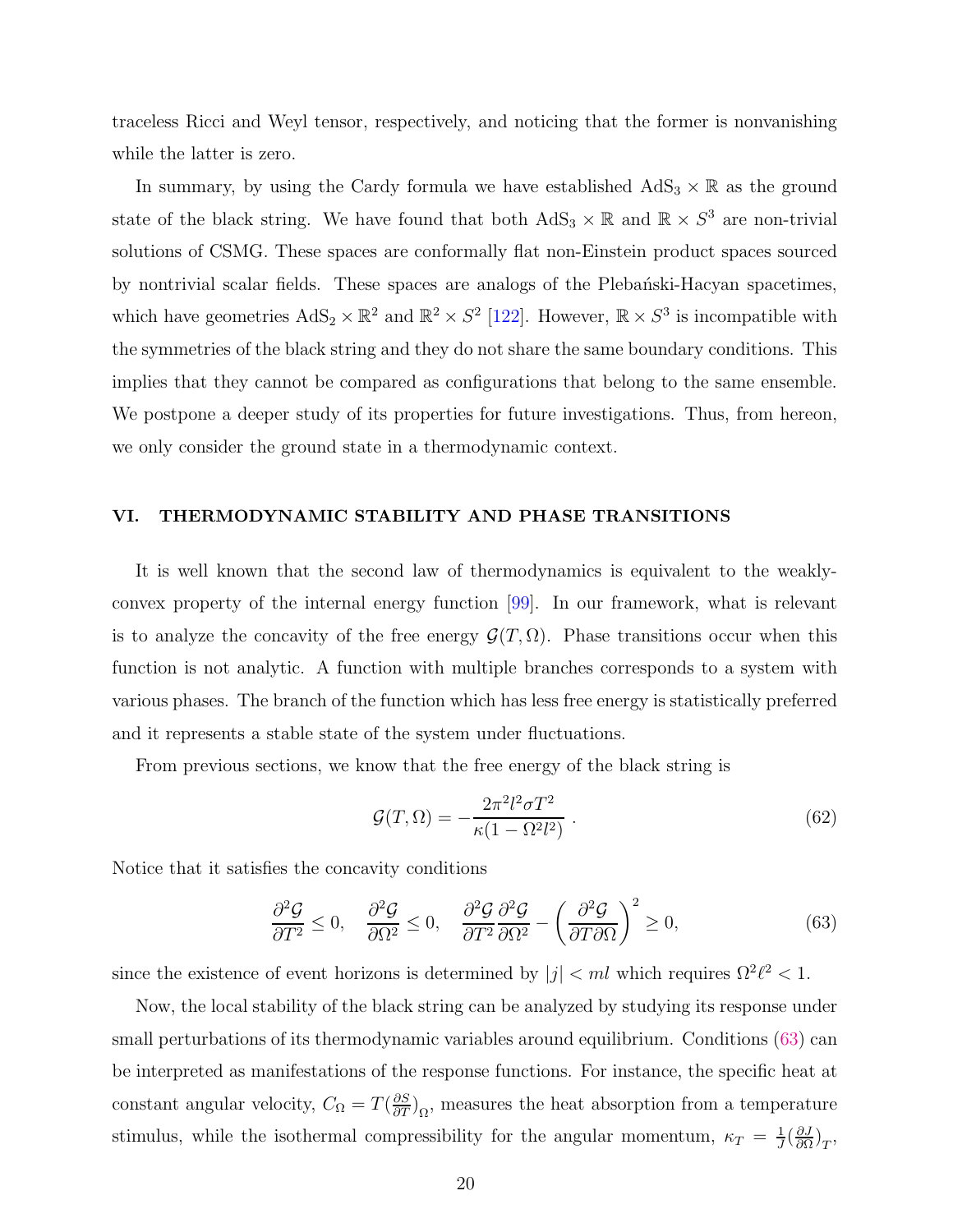measures the response of the angular momentum respect to an angular velocity stimulus. Specifically, these quantities are

$$
C_{\Omega} = \frac{4\pi^2 l^2 \sigma T}{\kappa (1 - \Omega^2 l^2)} \quad \text{and} \quad \kappa_T = \frac{1 + 3l^2 \Omega^2}{\Omega (1 - \Omega^2 l^2)} \,. \tag{64}
$$

The stability conditions for these quantities are  $C_{\Omega} \geq 0$  as well as  $J\kappa_T \geq 0$ . The former is clearly satisfied while the latter is

$$
J\kappa_T = \frac{4\pi^2 l^2 (1 + 3l^2 \Omega^2) \sigma T^2}{\kappa (1 - \Omega^2 l^2)^3} \ge 0.
$$
 (65)

In consequence, the analytic rotating black string is always able to reach a thermal equilib-rium with a heat bath.<sup>[3](#page-20-0)</sup>

We have seen that the action principle of dynamical Chern-Simons modified gravity admits two solutions with the same boundary conditions for a fixed temperature. These are the rotating black string presented in Sec. [II](#page-4-0) and the  $AdS_3 \times \mathbb{R}$  ground state described by the line element [\(55\)](#page-17-0) with [\(56\)](#page-17-1). Both solutions share the same asymptotic geometry and behavior, representing two phases of the same system. Therefore, global stability is analyzed by comparing their respective free energies. For simplicity, we consider only static configurations and emphasize that we require both configurations to be at the same temperature.

As it was pointed out in Sec. [V,](#page-16-0) the ground state lacks an event horizon and its temperature can be chosen arbitrarily to match the black string temperature. Thus, from Eqs. [\(57\)](#page-17-2) and [\(62\)](#page-19-2) we have

$$
\mathcal{G} = -\frac{2\pi^2}{\kappa} \ell^2 \sigma T^2 \quad \text{and} \quad \mathcal{G}_0 = M_0 = -\frac{\sigma}{2\kappa} \,. \tag{66}
$$

Since  $\ell^{-2} = \kappa \lambda^2/2$ , then the difference between both Gibbs free energies is

$$
\Delta \mathcal{G} = \mathcal{G} - \mathcal{G}_0 = \left(\frac{2\pi}{\kappa \lambda}\right)^2 \left(\frac{\kappa \lambda^2}{8\pi^2} - T^2\right) \sigma \tag{67}
$$

A phase transition between the static black string and the ground state in Eq. [\(55\)](#page-17-0) occurs at the critical temperature  $T_c$ , when the condition  $\Delta \mathcal{G} = 0$  holds, namely,

<span id="page-20-2"></span><span id="page-20-1"></span>
$$
T_c = \frac{\lambda}{2\pi} \sqrt{\frac{\kappa}{2}}.
$$
\n(68)

Therefore, a phase transition is supported by the existence of the scalar field, as it can be seen from the linear dependence of the critical temperature on the axionic charge  $\lambda$ . Moreover,

<span id="page-20-0"></span><sup>&</sup>lt;sup>3</sup> The extremal case when  $|j| = ml$  has  $\mathcal{G} = 0$  and in consequence it is locally stable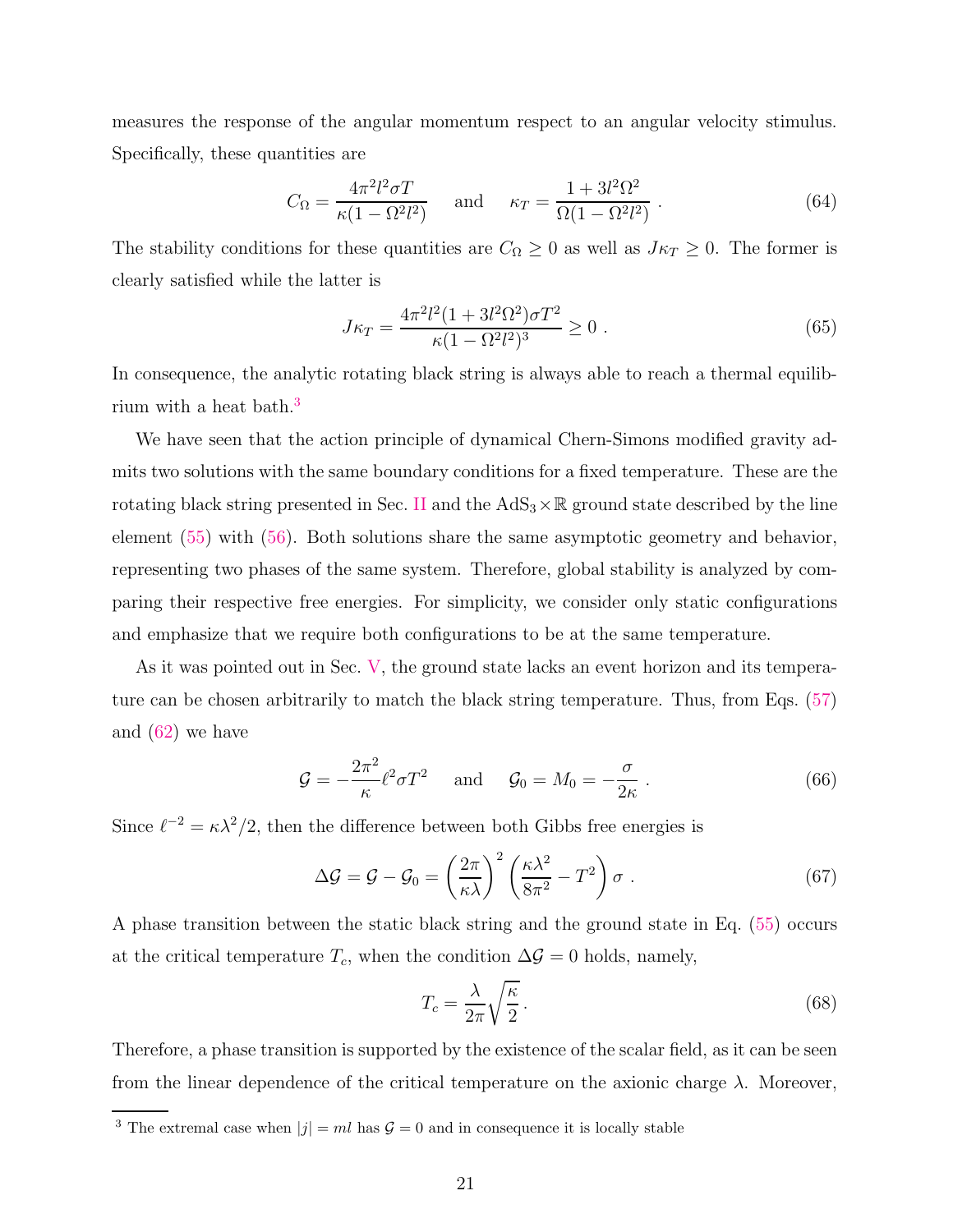this is a first order phase transition because the slope of  $\Delta \mathcal{G}$  does not vanish at  $T_c$ . Taking into account Eq. [\(67\)](#page-20-1), we see that the ground state is preferred for temperatures below the critial temperature, i.e.  $T < T_c$ , and the black string is thermodynamically favored when  $T > T_c$ .

#### <span id="page-21-0"></span>VII. CONCLUSIONS

In this work, we study black string spacetimes possessing axionic charge in dynamical CSMG. We calculate their conserved charges and use them to construct a Cardy formula to establish the ground state. We later move on to the thermodynamics of this black string/ground state system, finding phase transitions between the pair.

The analysis is carry out by considering a scalar field with linear dependence on the coordinate that spans the string. Although this assumption might break the isometry group, the shift symmetry in field space renders the energy-momentum tensor of scalar fields compatible with the symmetries of the metric. Indeed, this class of scalar fields has been widely used in the context of holography, providing simple models with momentum relaxation (see [\[123\]](#page-28-1) and references therein).

First, we review the analytic rotating BTZ black string solution in CSMG found in Ref. [\[28](#page-24-9)]. It is worth recalling that exact rotating configurations in this theory are scarce since, in general, nontrivial contribution are introduced by the Chern-Simons coupling in the field equations [\[11\]](#page-23-9). Nevertheless, we demonstrate that the presence of the scalar field with axionic profile is crucial for obtaining the locally  $AdS_3 \times \mathbb{R}$  rotating black string, due to the addition of nontrivial contributions to the off-diagonal components of the field equations.

Afterwards, we compute conserved charges by means of the renormalized boundary stressenergy tensor, obtaining the mass and angular momentum of the black string. The entropy is obtained through the Wald formalism, by evaluating the Noether charge at the horizon. The area law is recovered despite the fact that we are in an effective gravity theory with higher-curvature corrections. Using the Hamiltonian approach, we obtain the free energy by computing the renormalized Euclidean on-shell action, augmented by boundary terms that guarantee finiteness on asymptotically locally  $AdS_3 \times \mathbb{R}$  spacetimes while defining a wellposed variational principle. We recover the previous conserved charges as thermodynamic quantities and find that the first law of thermodynamics is satisfied. The axionic charge is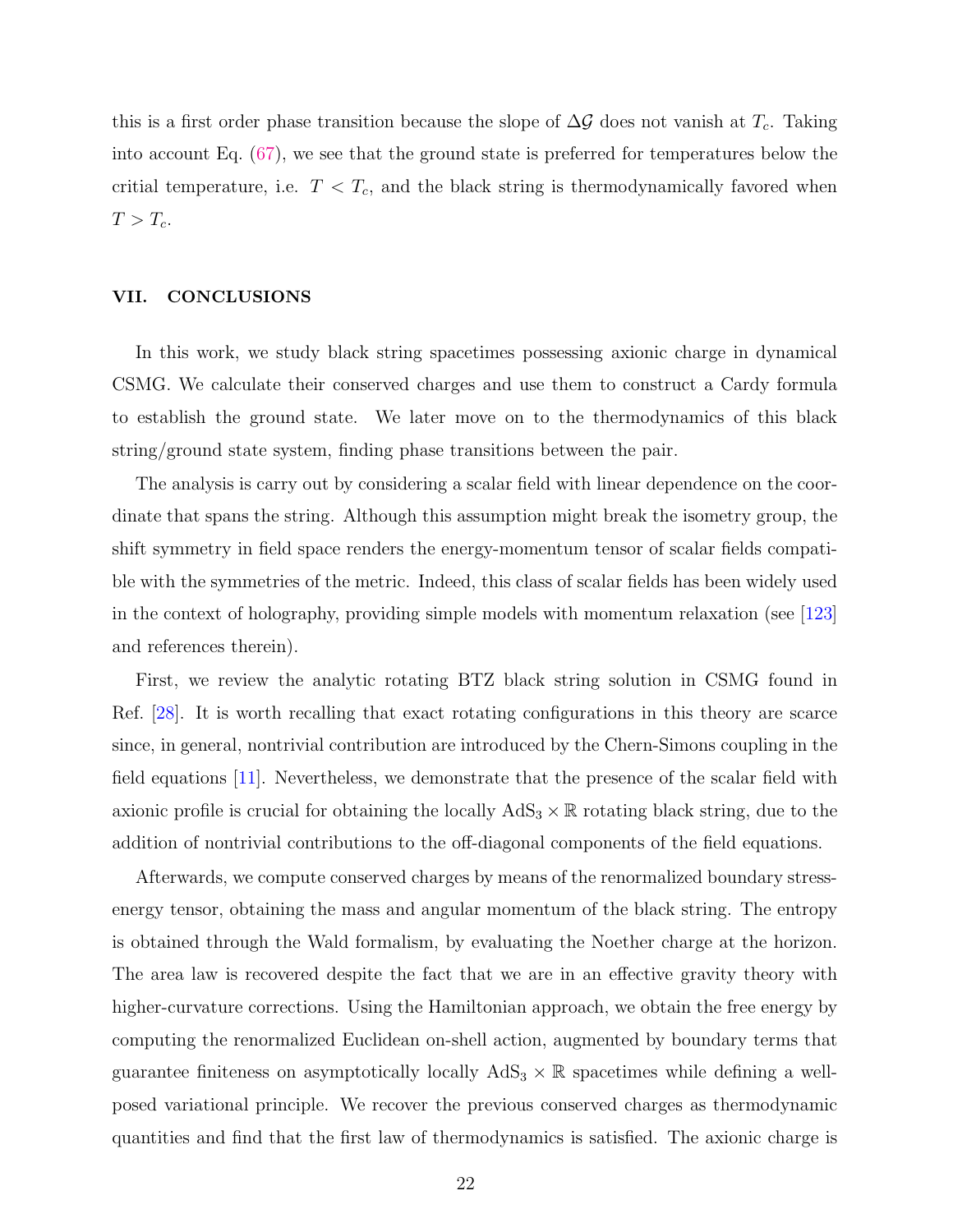fixed in terms of the cosmological constant and it can be only treated as a thermodynamic variable in the extended phase space (see [\[93](#page-26-19)]); approach that we do not follow here. Additionally, exploiting the rescaling symmetry along the radial direction, we derive a Smarr formula from the Noether theorem following the approach of Ref. [\[63\]](#page-25-11). We find that the latter is equivalent to that of the rotating BTZ black hole in three-dimensional gravity.

Then, we obtain the ground state and a conformally flat non-Einstein product space with axionic charge by performing the analytic continuation of the black string along the flow generated by their Killing vector fields. All the solutions obtained through this method are regular and horizonless. Therefore, their lack of entropy implies that their energy can be obtained from the renormalized Euclidean on-shell action with arbitrary value of the Euclidean time. We compute the energy of the ground state explicitly and find that it is negative, representing the Casimir energy in the dual field theory when the fermions are antiperiodic on the compact coordinate [\[119](#page-27-21)].

We study thermodynamic stability and phase transitions in Sec. [VI.](#page-19-0) The Gibbs free energy of the black string is a concave function of the temperature and angular velocity implying that this configuration is thermodynamically locally stable under small perturbations in temperature and angular momentum. We verify that thermal equilibrium with a heat bath can always be attained by analyzing the response functions such as the heat capacity and the isothermal compressibility of the angular momentum. The global stability is a noteworthy aspect, considering the existence of a ground state in presence of an axionic scalar field. In particular, we find that a first-order phase transition takes place at certain critical temperature  $T_c$  [see Eq. [\(68\)](#page-20-2)]. For  $T < T_c$  the gravitational ground state is thermodynamically favored, while for  $T > T_c$  the black string becomes the most probable configuration.

Interesting phenomena can be explored in future works. For instance, a stabilization mechanism of the Gregory–Laflamme instability due to axions in CSMG is worth pursuing, similar to the one proposed in [\[60](#page-25-8)]. This might provide evidence on the dynamical stability of the black string, as it has been recently analyzed in GR [\[61](#page-25-9), [62\]](#page-25-10). Additionally, the extended phase space could certainly enrich the thermodynamics of phase transitions. This is because the relation between the axionic charge and the cosmological constant may offer a scenario where the former, as a free parameter, is interpreted as a pressure. Finally, a natural extension of these solutions is to include Maxwell fields. To this end, one could implement the approach of Refs. [\[52,](#page-25-16) [124](#page-28-2), [125](#page-28-3)], rendering this class of solutions compatible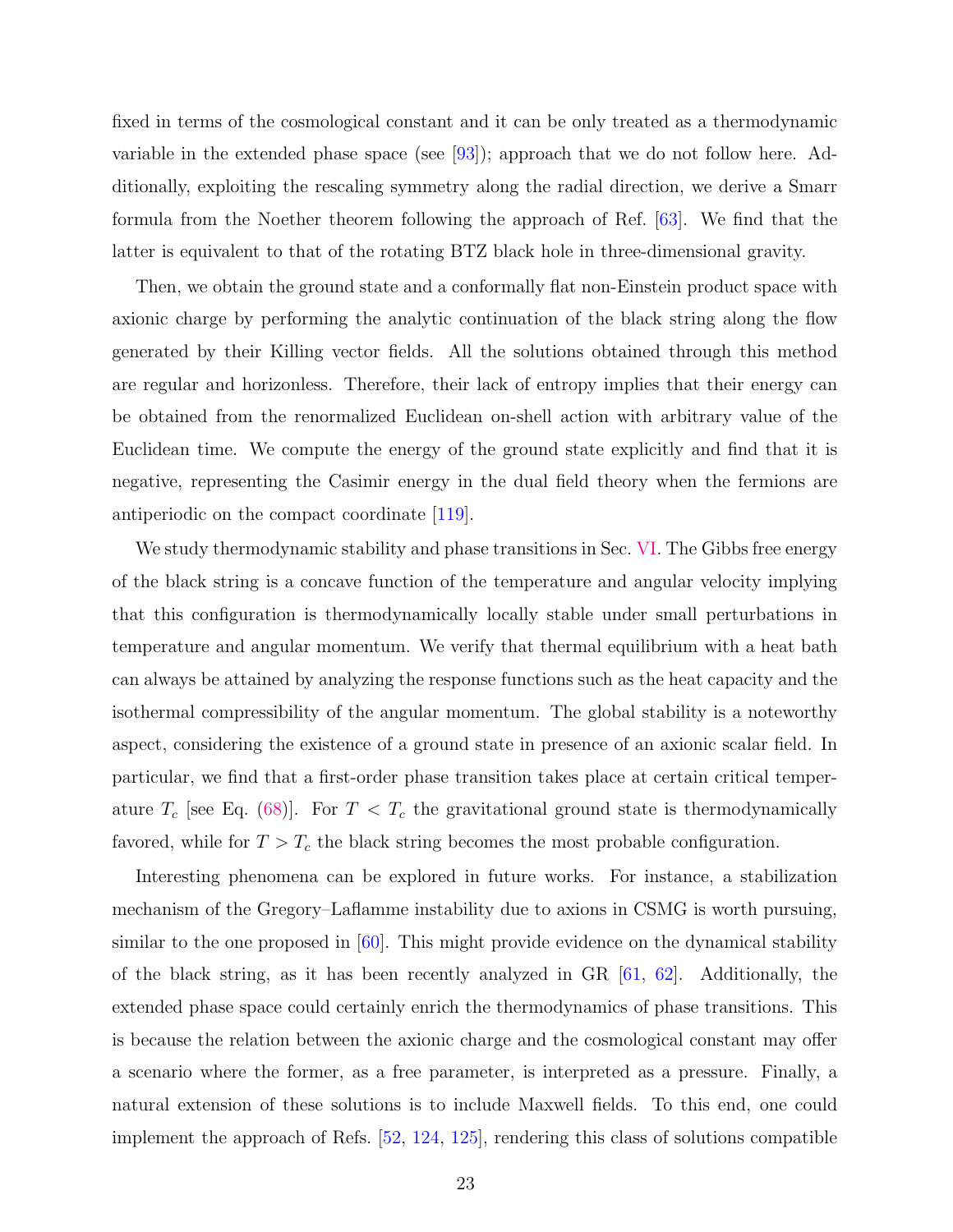with the presence of electric/magnetic charge.

#### ACKNOWLEDGMENTS

The authors thank I. J. Araya, A. Argandoña, A. Cisterna, O. J. Franca, N. Merino, R. Olea, M. Pino, R. Troncoso, L. F. Urrutia, and O. Valdivia for valuable comments, suggestions, and insightful remarks. We also acknowledge the collaboration of S. del Pino in early stages of this project. The work of C. C. is supported by Agencia Nacional de Investigación y Desarrollo (ANID) through FONDECYT No 11200025 and 1210500. C. E. is supported by ANID through PAI Grant No. 77190046 and Universidad Central de Chile through Proyecto Interno CIP2020039. D. F.-A. is supported by a CONACYT postdoctoral fellowship and also acknowledges support from CONACYT Grant No A1-S-11548. K.L. is financially supported by Beca Doctorado Nacional No 21182110, ANID.

- <span id="page-23-0"></span>[1] R. Jackiw and S. Y. Pi, Phys. Rev. D 68[, 104012 \(2003\).](http://dx.doi.org/10.1103/PhysRevD.68.104012)
- <span id="page-23-1"></span>[2] S. Alexander and N. Yunes, [Phys. Rept.](http://dx.doi.org/10.1016/j.physrep.2009.07.002) 480, 1 (2009).
- <span id="page-23-2"></span>[3] H. Ahmedov and A. N. Aliev, [Phys. Lett. B](http://dx.doi.org/10.1016/j.physletb.2010.05.021) 690, 196 (2010).
- <span id="page-23-3"></span>[4] S. Deser, R. Jackiw, and S. Templeton, [Annals Phys.](http://dx.doi.org/10.1016/0003-4916(82)90164-6) 140, 372 (1982), [Erratum: Annals Phys. 185, 406 (1988)].
- <span id="page-23-4"></span>[5] S. Deser, R. Jackiw, and S. Templeton, [Phys. Rev. Lett.](http://dx.doi.org/10.1103/PhysRevLett.48.975) 48, 975 (1982).
- <span id="page-23-5"></span>[6] G. W. Horndeski, [Int. J. Theor. Phys.](http://dx.doi.org/10.1007/BF01807638) 10, 363 (1974).
- <span id="page-23-6"></span>[7] T. Delsate, D. Hilditch, and H. Witek, Phys. Rev. D 91[, 024027 \(2015\).](http://dx.doi.org/10.1103/PhysRevD.91.024027)
- <span id="page-23-8"></span><span id="page-23-7"></span>[8] S. Alexander and N. Yunes, Phys. Rev. D 75[, 124022 \(2007\).](http://dx.doi.org/10.1103/PhysRevD.75.124022)
- [9] S. Alexander and N. Yunes, [Phys. Rev. Lett.](http://dx.doi.org/10.1103/PhysRevLett.99.241101) 99, 241101 (2007).
- [10] K. Konno, T. Matsuyama, and S. Tanda, Phys. Rev. D 76[, 024009 \(2007\).](http://dx.doi.org/10.1103/PhysRevD.76.024009)
- <span id="page-23-9"></span>[11] D. Grumiller and N. Yunes, Phys. Rev. D 77[, 044015 \(2008\).](http://dx.doi.org/10.1103/PhysRevD.77.044015)
- [12] S. Alexander, L. S. Finn, and N. Yunes, Phys. Rev. D 78[, 066005 \(2008\).](http://dx.doi.org/10.1103/PhysRevD.78.066005)
- [13] K. Konno, T. Matsuyama, Y. Asano, and S. Tanda, Phys. Rev. D 78[, 024037 \(2008\).](http://dx.doi.org/ 10.1103/PhysRevD.78.024037)
- [14] N. Yunes and F. Pretorius, Phys. Rev. D **79**[, 084043 \(2009\).](http://dx.doi.org/10.1103/PhysRevD.79.084043)
- [15] M. Cambiaso and L. F. Urrutia, *Phys. Rev. D 82*[, 101502 \(2010\).](http://dx.doi.org/10.1103/PhysRevD.82.101502)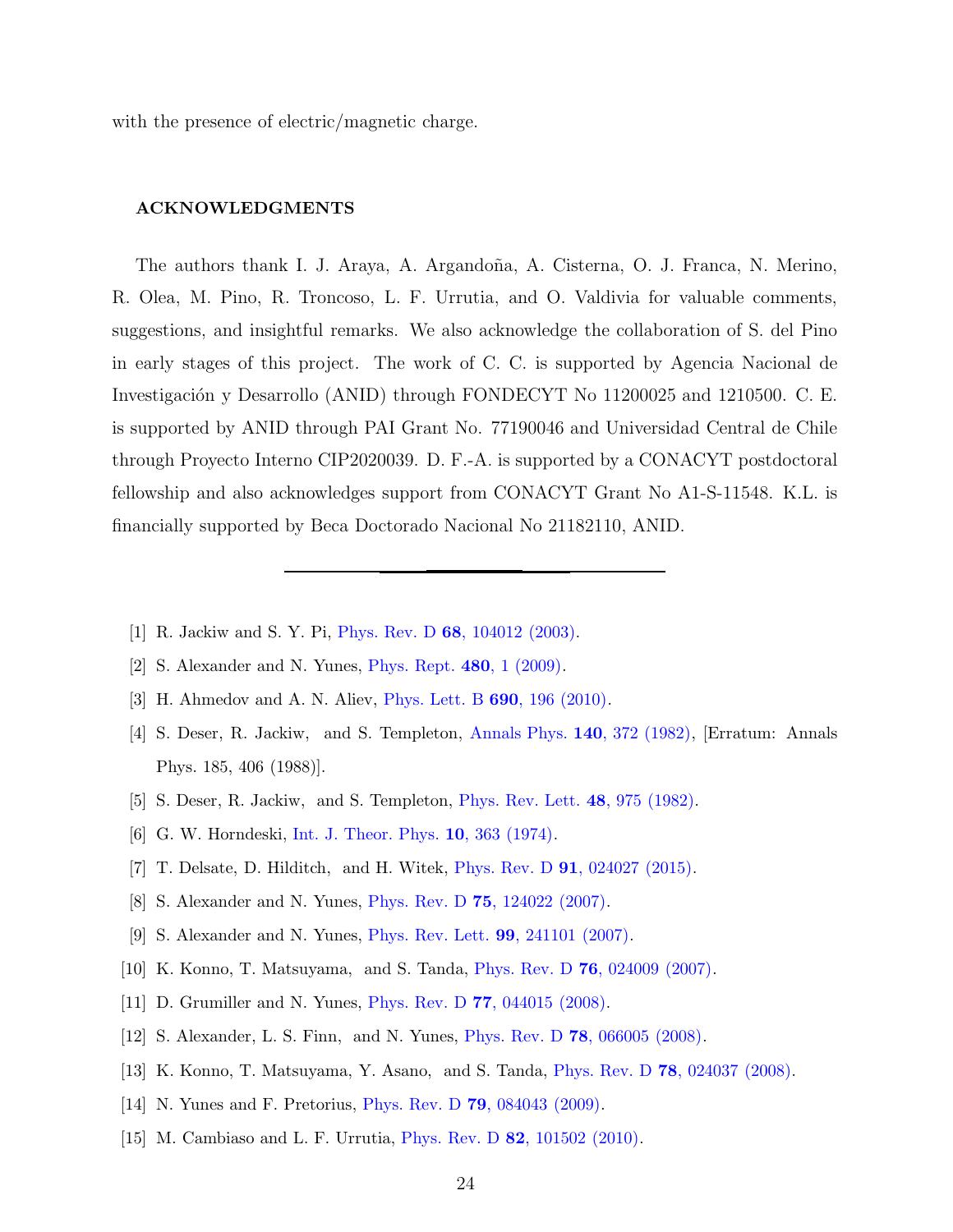- <span id="page-24-1"></span><span id="page-24-0"></span>[16] Y. Brihaye and E. Radu, [Phys. Lett. B](http://dx.doi.org/10.1016/j.physletb.2016.11.055) 764, 300 (2017).
- <span id="page-24-2"></span>[17] L. Amarilla, E. F. Eiroa, and G. Giribet, Phys. Rev. D 81[, 124045 \(2010\).](http://dx.doi.org/10.1103/PhysRevD.81.124045)
- [18] S. Bhattacharyya and S. Shankaranarayanan, Phys. Rev. D 100[, 024022 \(2019\).](http://dx.doi.org/10.1103/PhysRevD.100.024022)
- [19] M. Okounkova, L. C. Stein, M. A. Scheel, and S. A. Teukolsky, Phys. Rev. D 100[, 104026 \(2019\).](http://dx.doi.org/10.1103/PhysRevD.100.104026)
- [20] M. Okounkova, L. C. Stein, J. Moxon, M. A. Scheel, and S. A. Teukolsky, Phys. Rev. D 101[, 104016 \(2020\).](http://dx.doi.org/10.1103/PhysRevD.101.104016)
- <span id="page-24-3"></span>[21] P. K. Wagle, N. Yunes, and H. O. Silva, (2021), [arXiv:2103.09913 \[gr-qc\].](http://arxiv.org/abs/2103.09913)
- <span id="page-24-4"></span>[22] M. Srivastava, Y. Chen, and S. Shankaranarayanan, Phys. Rev. D 104[, 064034 \(2021\).](http://dx.doi.org/10.1103/PhysRevD.104.064034)
- <span id="page-24-5"></span>[23] A. Nishizawa and T. Kobayashi, Phys. Rev. D 98[, 124018 \(2018\).](http://dx.doi.org/10.1103/PhysRevD.98.124018)
- <span id="page-24-6"></span>[24] S. H. Alexander and N. Yunes, Phys. Rev. D 97[, 064033 \(2018\).](http://dx.doi.org/10.1103/PhysRevD.97.064033)
- <span id="page-24-7"></span>[25] H. Liu, H. Ooguri, B. Stoica, and N. Yunes, [Phys. Rev. Lett.](http://dx.doi.org/ 10.1103/PhysRevLett.110.211601) 110, 211601 (2013).
- <span id="page-24-8"></span>[26] O. Saremi and D. T. Son, JHEP 04[, 091 \(2012\).](http://dx.doi.org/10.1007/JHEP04(2012)091)
- <span id="page-24-9"></span>[27] J.-W. Chen, N.-E. Lee, D. Maity, and W.-Y. Wen, [Phys. Lett. B](http://dx.doi.org/ 10.1016/j.physletb.2012.05.026) 713, 47 (2012).
- [28] A. Cisterna, C. Corral, and S. del Pino, [Eur. Phys. J. C](http://dx.doi.org/10.1140/epjc/s10052-019-6910-5) 79, 400 (2019).
- <span id="page-24-11"></span><span id="page-24-10"></span>[29] Y. Bardoux, M. M. Caldarelli, and C. Charmousis, JHEP 05[, 054 \(2012\).](http://dx.doi.org/10.1007/JHEP05(2012)054)
- [30] A. Cisterna and J. Oliva, [Class. Quant. Grav.](http://dx.doi.org/10.1088/1361-6382/aa9f7b) 35, 035012 (2018).
- <span id="page-24-12"></span>[31] M. Banados, C. Teitelboim, and J. Zanelli, [Phys. Rev. Lett.](http://dx.doi.org/10.1103/PhysRevLett.69.1849) 69, 1849 (1992).
- <span id="page-24-13"></span>[32] M. Banados, M. Henneaux, C. Teitelboim, and J. Zanelli, [Phys. Rev. D](http://dx.doi.org/10.1103/PhysRevD.48.1506) 48, 1506 (1993).
- <span id="page-24-14"></span>[33] R. Gregory, [Class. Quant. Grav.](http://dx.doi.org/10.1088/0264-9381/17/18/103) 17, L125 (2000).
- <span id="page-24-15"></span>[34] H. Nariai, Sci. Rep. Tohoku Univ. 35, 46 (1951).
- [35] B. Bertotti, *Phys. Rev.* **116**[, 1331 \(1959\).](http://dx.doi.org/10.1103/PhysRev.116.1331)
- <span id="page-24-16"></span>[36] I. Robinson, Bull. Acad. Pol. Sci. Ser. Sci. Math. Astron. Phys. 7, 351 (1959).
- <span id="page-24-17"></span>[37] M. R. Douglas and S. Kachru, [Rev. Mod. Phys.](http://dx.doi.org/10.1103/RevModPhys.79.733) 79, 733 (2007).
- <span id="page-24-18"></span>[38] J. L. Friedman, K. Schleich, and D. M. Witt, [Phys. Rev. Lett.](http://dx.doi.org/10.1103/PhysRevLett.71.1486) 71, 1486 (1993).
- <span id="page-24-19"></span>[39] W. Israel, [Commun. Math. Phys.](http://dx.doi.org/10.1007/BF01645859) 8, 245 (1968).
- [40] B. Carter, *[Phys. Rev. Lett.](http://dx.doi.org/10.1103/PhysRevLett.26.331)* **26**, 331 (1971).
- <span id="page-24-20"></span>[41] R. M. Wald, *[Phys. Rev. Lett.](http://dx.doi.org/10.1103/PhysRevLett.26.1653)* **26**, 1653 (1971).
- <span id="page-24-21"></span>[42] J. S. F. Chan and R. B. Mann, *[Phys. Rev. D](http://dx.doi.org/10.1103/PhysRevD.51.5428)* **51**, 5428 (1995).
- [43] G. Giribet, J. Oliva, and R. Troncoso, JHEP 05[, 007 \(2006\).](http://dx.doi.org/10.1088/1126-6708/2006/05/007)
- [44] M. Astorino, F. Canfora, M. Lagos, and A. Vera, Phys. Rev. D 97[, 124032 \(2018\).](http://dx.doi.org/ 10.1103/PhysRevD.97.124032)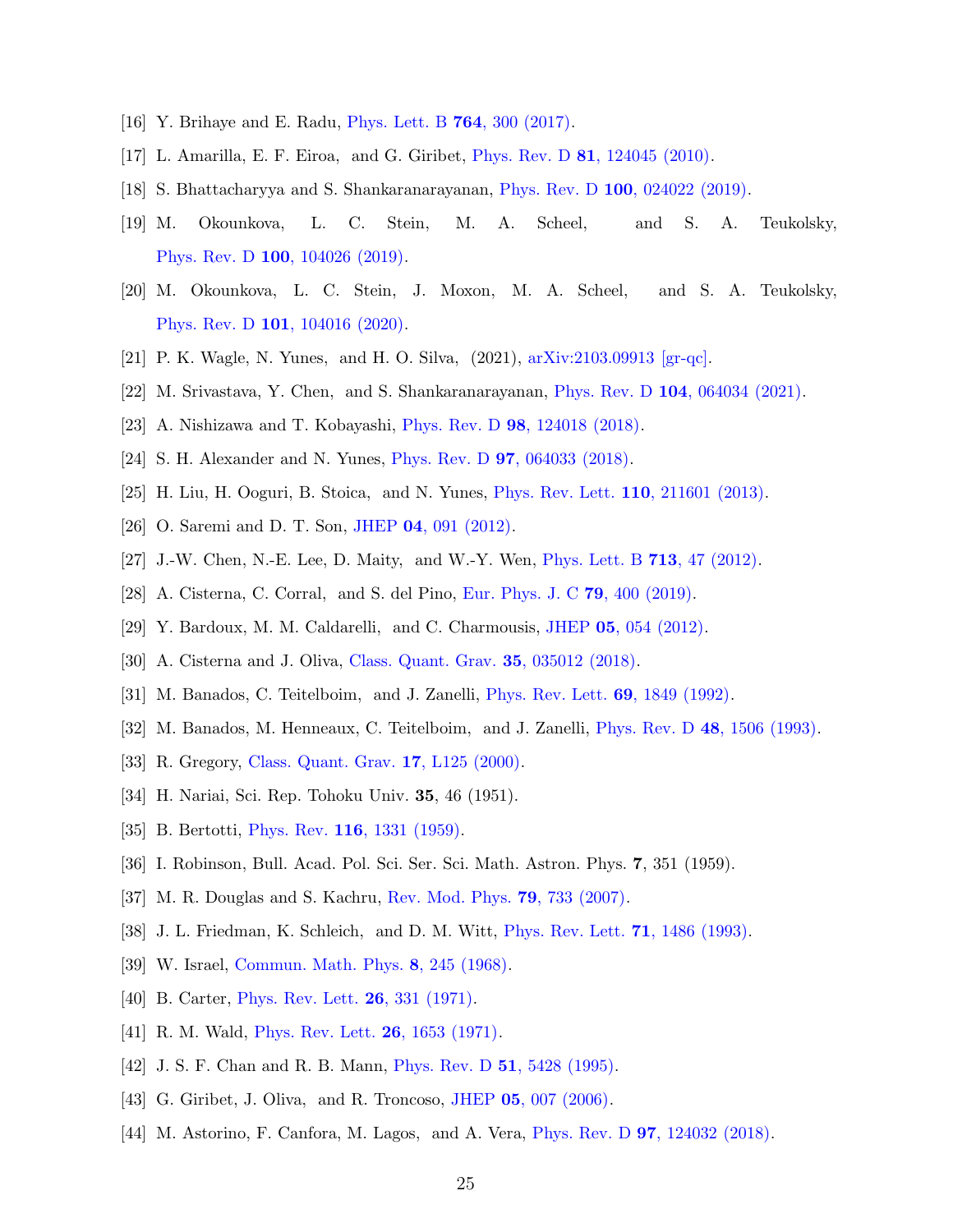- <span id="page-25-7"></span>[45] A. Cisterna, S. Fuenzalida, M. Lagos, and J. Oliva, [Eur. Phys. J. C](http://dx.doi.org/10.1140/epjc/s10052-018-6428-2) 78, 982 (2018).
- [46] T. Nakas, N. Pappas, and P. Kanti, Phys. Rev. D 99[, 124040 \(2019\).](http://dx.doi.org/10.1103/PhysRevD.99.124040)
- [47] A. Giacomini and M. Ortaggio, JHEP 09[, 090 \(2019\).](http://dx.doi.org/10.1007/JHEP09(2019)090)
- [48] A. Cisterna, S. Fuenzalida, and J. Oliva, Phys. Rev. D 101[, 064055 \(2020\).](http://dx.doi.org/10.1103/PhysRevD.101.064055)
- [49] S. H. Hendi, H. Zarei, M. Faizal, B. Pourhassan, and Z. Armanfard, Nucl. Phys. B 965[, 115362 \(2021\).](http://dx.doi.org/ 10.1016/j.nuclphysb.2021.115362)
- [50] R. A. Hennigar, D. Kubiznak, and R. B. Mann, [Class. Quant. Grav.](http://dx.doi.org/10.1088/1361-6382/abce48) 38, 03LT01 (2021).
- <span id="page-25-16"></span>[51] E. Arratia, C. Corral, J. Figueroa, and L. Sanhueza, Phys. Rev. D 103[, 064068 \(2021\).](http://dx.doi.org/10.1103/PhysRevD.103.064068)
- [52] A. Cisterna, C. Henríquez-Báez, N. Mora, and L. Sanhueza, Phys. Rev. D 104[, 064055 \(2021\).](http://dx.doi.org/10.1103/PhysRevD.104.064055)
- <span id="page-25-0"></span>[53] F. Canfora, A. Cisterna, S. Fuenzalida, C. Henriquez-Baez, and J. Oliva, Phys. Rev. D 104[, 044026 \(2021\).](http://dx.doi.org/ 10.1103/PhysRevD.104.044026)
- <span id="page-25-1"></span>[54] R. Gregory and R. Laflamme, [Phys. Rev. Lett.](http://dx.doi.org/10.1103/PhysRevLett.70.2837) 70, 2837 (1993).
- <span id="page-25-3"></span><span id="page-25-2"></span>[55] R. Gregory and R. Laflamme, [Nucl. Phys. B](http://dx.doi.org/10.1016/0550-3213(94)90206-2) 428, 399 (1994).
- [56] M. W. Choptuik, L. Lehner, I. Olabarrieta, R. Petryk, F. Pretorius, and H. Villegas, Phys. Rev. D 68[, 044001 \(2003\).](http://dx.doi.org/ 10.1103/PhysRevD.68.044001)
- <span id="page-25-4"></span>[57] L. Lehner and F. Pretorius, [Phys. Rev. Lett.](http://dx.doi.org/10.1103/PhysRevLett.105.101102) 105, 101102 (2010).
- <span id="page-25-5"></span>[58] A. Giacomini, J. Oliva, and A. Vera, Phys. Rev. D 91[, 104033 \(2015\).](http://dx.doi.org/10.1103/PhysRevD.91.104033)
- <span id="page-25-6"></span>[59] A. Giacomini, C. Henríquez-Báez, M. Lagos, J. Oliva, and A. Vera, Phys. Rev. D 93[, 104005 \(2016\).](http://dx.doi.org/ 10.1103/PhysRevD.93.104005)
- <span id="page-25-8"></span>[60] A. Cisterna, C. Henríquez-Báez, and J. Oliva, JHEP 01[, 052 \(2020\).](http://dx.doi.org/10.1007/JHEP01(2020)052)
- <span id="page-25-9"></span>[61] C. Henríquez-Báez (2021) [arXiv:2110.08328 \[hep-th\].](http://arxiv.org/abs/2110.08328)
- <span id="page-25-10"></span>[62] A. Dhumuntarao and R. Mahbub, (2021), [arXiv:2110.08334 \[hep-th\].](http://arxiv.org/abs/2110.08334)
- <span id="page-25-11"></span>[63] M. Banados and S. Theisen, Phys. Rev. D **72**[, 064019 \(2005\).](http://dx.doi.org/10.1103/PhysRevD.72.064019)
- <span id="page-25-12"></span>[64] F. Correa, C. Martinez, and R. Troncoso, JHEP 01[, 034 \(2011\).](http://dx.doi.org/10.1007/JHEP01(2011)034)
- [65] F. Correa, C. Martinez, and R. Troncoso, JHEP 02[, 136 \(2012\).](http://dx.doi.org/10.1007/JHEP02(2012)136)
- <span id="page-25-15"></span>[66] H. A. Gonzalez, D. Tempo, and R. Troncoso, JHEP 11[, 066 \(2011\).](http://dx.doi.org/10.1007/JHEP11(2011)066)
- [67] A. Anabalon, D. Astefanesei, and D. Choque, [Phys. Lett. B](http://dx.doi.org/10.1016/j.physletb.2016.08.049) 762, 80 (2016).
- <span id="page-25-13"></span>[68] E. Ayón-Beato, M. Bravo-Gaete, F. Correa, M. Hassaine, and M. M. Juárez-Aubry, Phys. Rev. D 100[, 044024 \(2019\).](http://dx.doi.org/10.1103/PhysRevD.100.044024)
- <span id="page-25-14"></span>[69] S. W. Hawking and D. N. Page, [Commun. Math. Phys.](http://dx.doi.org/10.1007/BF01208266) 87, 577 (1983).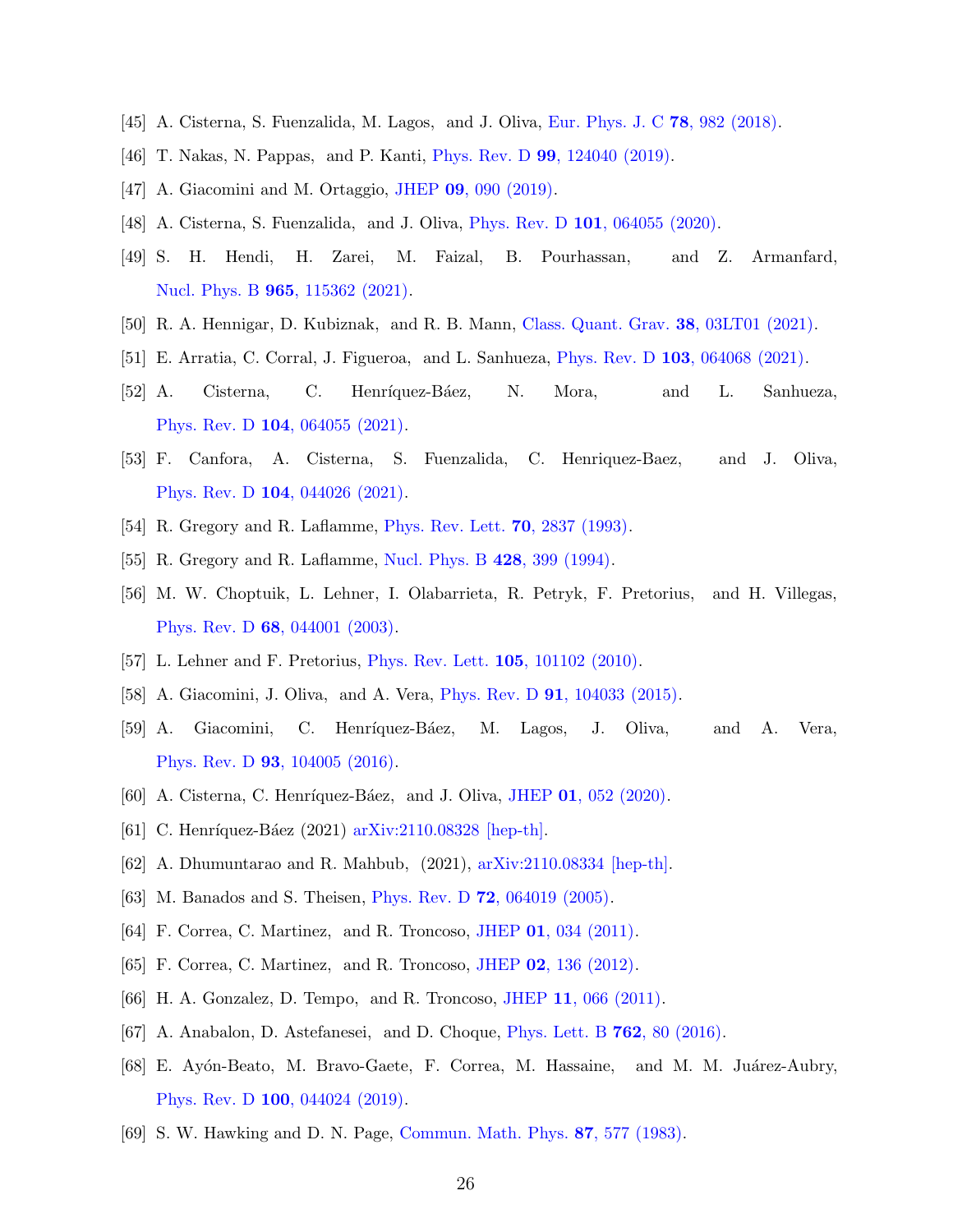- <span id="page-26-0"></span>[70] A. Chamblin, R. Emparan, C. V. Johnson, and R. C. Myers, Phys. Rev. D 60[, 064018 \(1999\).](http://dx.doi.org/10.1103/PhysRevD.60.064018)
- <span id="page-26-2"></span><span id="page-26-1"></span>[71] M. M. Caldarelli, G. Cognola, and D. Klemm, [Class. Quant. Grav.](http://dx.doi.org/10.1088/0264-9381/17/2/310) 17, 399 (2000).
- <span id="page-26-3"></span>[72] D. Grumiller, R. B. Mann, and R. McNees, Phys. Rev. D 78[, 081502 \(2008\).](http://dx.doi.org/10.1103/PhysRevD.78.081502)
- <span id="page-26-4"></span>[73] G. W. Gibbons and S. W. Hawking, [Phys. Rev. D](http://dx.doi.org/10.1103/PhysRevD.15.2752) 15, 2752 (1977).
- <span id="page-26-5"></span>[74] J. W. York, Jr., [Phys. Rev. Lett.](http://dx.doi.org/10.1103/PhysRevLett.28.1082) 28, 1082 (1972).
- <span id="page-26-6"></span>[75] R. Emparan, C. V. Johnson, and R. C. Myers, Phys. Rev. D 60[, 104001 \(1999\).](http://dx.doi.org/10.1103/PhysRevD.60.104001)
- <span id="page-26-7"></span>[76] V. Balasubramanian and P. Kraus, [Commun. Math. Phys.](http://dx.doi.org/10.1007/s002200050764) 208, 413 (1999).
- <span id="page-26-8"></span>[77] R. Olea, JHEP 04[, 073 \(2007\).](http://dx.doi.org/10.1088/1126-6708/2007/04/073)
- [78] R. Aros, M. Contreras, R. Olea, R. Troncoso, and J. Zanelli, [Phys. Rev. Lett.](http://dx.doi.org/ 10.1103/PhysRevLett.84.1647) 84, 1647 (2000).
- [79] R. Aros, M. Contreras, R. Olea, R. Troncoso, and J. Zanelli, Phys. Rev. D 62[, 044002 \(2000\).](http://dx.doi.org/ 10.1103/PhysRevD.62.044002)
- <span id="page-26-10"></span><span id="page-26-9"></span>[80] P. Mora, R. Olea, R. Troncoso, and J. Zanelli, JHEP 06[, 036 \(2004\).](http://dx.doi.org/ 10.1088/1126-6708/2004/06/036)
- [81] G. Anastasiou, O. Miskovic, R. Olea, and I. Papadimitriou, JHEP 08[, 061 \(2020\).](http://dx.doi.org/10.1007/JHEP08(2020)061)
- <span id="page-26-12"></span><span id="page-26-11"></span>[82] J. P. S. Lemos, [Phys. Lett. B](http://dx.doi.org/10.1016/0370-2693(95)00533-Q) **353**, 46 (1995).
- [83] E. Ayón-Beato, C. Martínez, and J. Zanelli, Phys. Rev. D **70**[, 044027 \(2004\).](http://dx.doi.org/10.1103/PhysRevD.70.044027)
- <span id="page-26-13"></span>[84] B. Tekin, Phys. Rev. D **77**[, 024005 \(2008\).](http://dx.doi.org/10.1103/PhysRevD.77.024005)
- <span id="page-26-14"></span>[85] J. D. Brown and J. W. York, Jr., *[Phys. Rev. D](http://dx.doi.org/10.1103/PhysRevD.47.1407)* 47, 1407 (1993).
- <span id="page-26-15"></span>[86] M. M. Caldarelli, A. Christodoulou, I. Papadimitriou, and K. Skenderis, JHEP 04[, 001 \(2017\).](http://dx.doi.org/10.1007/JHEP04(2017)001)
- [87] D. Flores-Alfonso and H. Quevedo, [Class. Quant. Grav.](http://dx.doi.org/10.1088/1361-6382/ab2c20) 36, 154001 (2019).
- <span id="page-26-16"></span>[88] D. Flores-Alfonso and B. O. Larios, Phys. Rev. D 102[, 064017 \(2020\).](http://dx.doi.org/10.1103/PhysRevD.102.064017)
- <span id="page-26-17"></span>[89] W. Buchmuller and N. Dragon, [Phys. Lett. B](http://dx.doi.org/10.1016/0370-2693(88)90577-1) 207, 292 (1988).
- [90] W. G. Unruh, *[Phys. Rev. D](http://dx.doi.org/10.1103/PhysRevD.40.1048)* **40**, 1048 (1989).
- [91] M. Henneaux and C. Teitelboim, [Phys. Lett. B](http://dx.doi.org/10.1016/0370-2693(89)91251-3) 222, 195 (1989).
- <span id="page-26-18"></span>[92] Y. J. Ng and H. van Dam, [J. Math. Phys.](http://dx.doi.org/10.1063/1.529283) 32, 1337 (1991).
- <span id="page-26-19"></span>[93] D. Kubiznak and R. B. Mann, [Can. J. Phys.](http://dx.doi.org/10.1139/cjp-2014-0465) 93, 999 (2015).
- <span id="page-26-20"></span>[94] S. W. Hawking, [Commun. Math. Phys.](http://dx.doi.org/10.1007/BF02345020) 43, 199 (1975), [Erratum: Commun.Math.Phys. 46, 206 (1976)].
- <span id="page-26-21"></span>[95] R. M. Wald, [Commun. Math. Phys.](http://dx.doi.org/10.1007/BF01609863) 45, 9 (1975).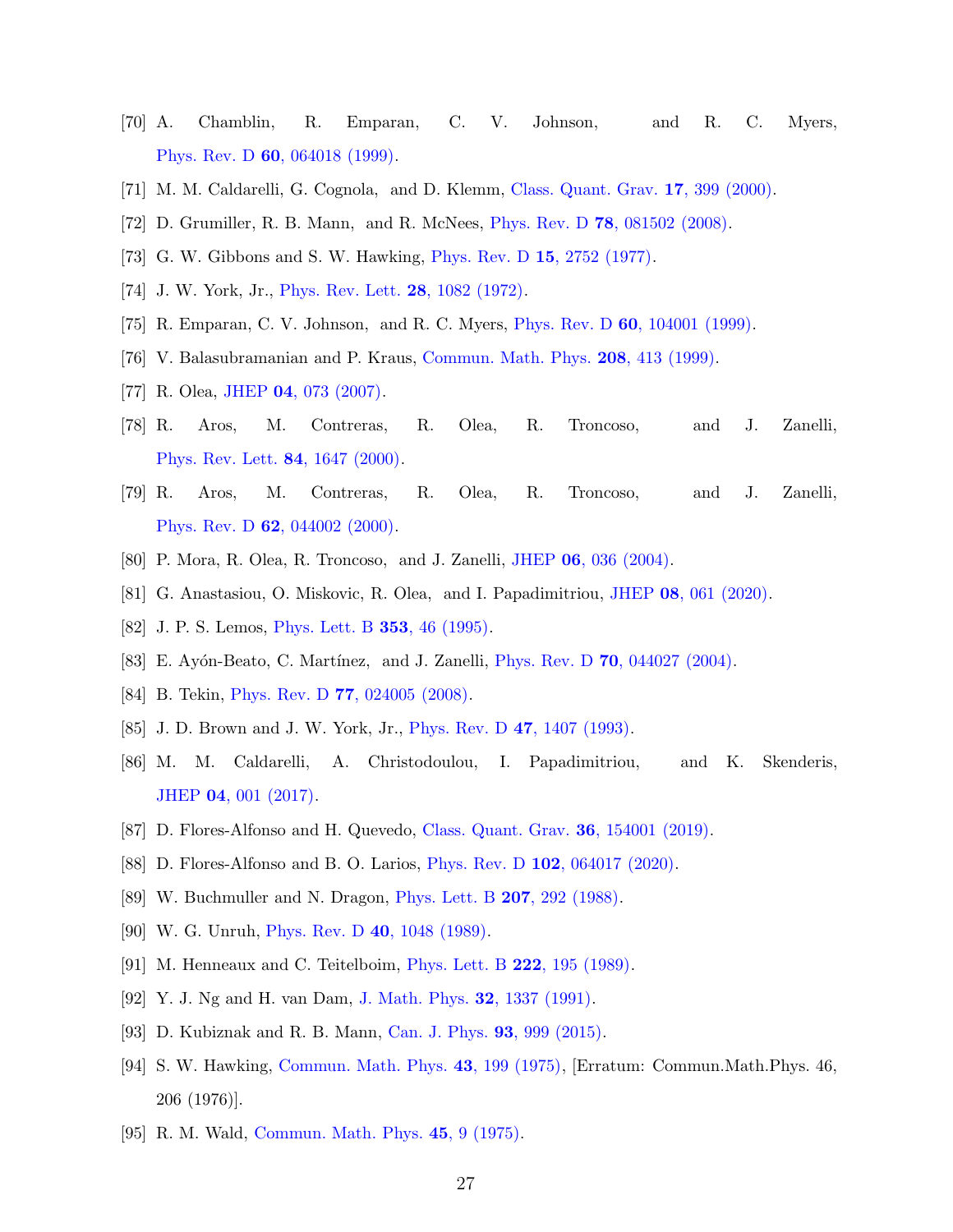- <span id="page-27-1"></span><span id="page-27-0"></span>[96] J. D. Bekenstein, Phys. Rev. D 7[, 2333 \(1973\).](http://dx.doi.org/10.1103/PhysRevD.7.2333)
- <span id="page-27-2"></span>[97] R. M. Wald, [Phys. Rev. D](http://dx.doi.org/10.1103/PhysRevD.48.R3427) 48, 3427 (1993).
- [98] G. W. Gibbons and S. W. Hawking, *[Euclidean Quantum Gravity](http://dx.doi.org/10.1142/1301)* (WORLD SCIENTIFIC, 1993) [https://www.worldscientific.com/doi/pdf/10.1142/1301.](http://arxiv.org/abs/https://www.worldscientific.com/doi/pdf/10.1142/1301)
- <span id="page-27-3"></span>[99] H. B. Callen, Thermodynamics and an Introduction to Thermostatistics (John Wiley & Sons, 1985).
- <span id="page-27-5"></span><span id="page-27-4"></span>[100] L. Smarr, [Phys. Rev. Lett.](http://dx.doi.org/10.1103/PhysRevLett.30.71) 30, 71 (1973), [Erratum: Phys.Rev.Lett. 30, 521–521 (1973)].
- <span id="page-27-6"></span>[101] A. Bravetti, C. Gruber, C. S. Lopez-Monsalvo, and F. Nettel, [Phys. Lett. B](http://dx.doi.org/10.1016/j.physletb.2017.09.089) 774, 417 (2017).
- <span id="page-27-7"></span>[102] G. W. Gibbons and S. W. Hawking, [Phys. Rev. D](http://dx.doi.org/10.1103/PhysRevD.15.2752) 15, 2752 (1977).
- <span id="page-27-8"></span>[103] M. Henneaux, C. Martinez, R. Troncoso, and J. Zanelli, [Annals Phys.](http://dx.doi.org/10.1016/j.aop.2006.05.002) 322, 824 (2007).
- <span id="page-27-9"></span>[104] M. Henneaux and C. Teitelboim, [Commun. Math. Phys.](http://dx.doi.org/10.1007/BF01205790) 98, 391 (1985).
- <span id="page-27-10"></span>[105] V. Iyer and R. M. Wald, [Phys. Rev. D](http://dx.doi.org/10.1103/PhysRevD.50.846) **50**, 846 (1994).
- [106] S. Hawking and C. Hunter, Phys. Rev. D **59**[, 044025 \(1999\).](http://dx.doi.org/10.1103/PhysRevD.59.044025)
- <span id="page-27-11"></span>[107] D. Garfinkle and R. B. Mann, [Class. Quant. Grav.](http://dx.doi.org/10.1088/0264-9381/17/16/314) 17, 3317 (2000).
- [108] L. Ciambelli, C. Corral, J. Figueroa, G. Giribet, and R. Olea, Phys. Rev. D 103[, 024052 \(2021\).](http://dx.doi.org/ 10.1103/PhysRevD.103.024052)
- <span id="page-27-12"></span>[109] T. Jacobson and R. C. Myers, [Phys. Rev. Lett.](http://dx.doi.org/10.1103/PhysRevLett.70.3684) 70, 3684 (1993).
- <span id="page-27-13"></span>[110] A. Ashtekar, A. Corichi, and D. Sudarsky, [Class. Quant. Grav.](http://dx.doi.org/10.1088/0264-9381/20/15/310) **20**, 3413 (2003).
- [111] A.-M. Barlow, D. Doherty, and E. Winstanley, Phys. Rev. D 72[, 024008 \(2005\).](http://dx.doi.org/10.1103/PhysRevD.72.024008)
- <span id="page-27-14"></span>[112] C. Martinez, J. P. Staforelli, and R. Troncoso, Phys. Rev. D 74[, 044028 \(2006\).](http://dx.doi.org/10.1103/PhysRevD.74.044028)
- <span id="page-27-15"></span>[113] C. Erices, O. Fuentealba, and M. Riquelme, Phys. Rev. D 97[, 024037 \(2018\).](http://dx.doi.org/10.1103/PhysRevD.97.024037)
- <span id="page-27-16"></span>[114] J. D. Brown and M. Henneaux, [Commun. Math. Phys.](http://dx.doi.org/10.1007/BF01211590) 104, 207 (1986).
- <span id="page-27-17"></span>[115] J. L. Cardy, [Nucl. Phys. B](http://dx.doi.org/10.1016/0550-3213(86)90552-3) **270**, 186 (1986).
- <span id="page-27-18"></span>[116] A. Strominger, JHEP 02[, 009 \(1998\).](http://dx.doi.org/10.1088/1126-6708/1998/02/009)
- <span id="page-27-19"></span>[117] G. T. Horowitz and R. C. Myers, *Phys. Rev. D* **59**[, 026005 \(1998\).](http://dx.doi.org/10.1103/PhysRevD.59.026005)
- <span id="page-27-20"></span>[118] G. J. Galloway, S. Surya, and E. Woolgar, [Phys. Rev. Lett.](http://dx.doi.org/10.1103/PhysRevLett.88.101102) 88, 101102 (2002).
- <span id="page-27-21"></span>[119] O. Coussaert and M. Henneaux, *[Phys. Rev. Lett.](http://dx.doi.org/10.1103/PhysRevLett.72.183)* **72**, 183 (1994).
- <span id="page-27-22"></span>[120] M. Bravo Gaete, L. Guajardo, and M. Hassaine, JHEP 04[, 092 \(2017\).](http://dx.doi.org/10.1007/JHEP04(2017)092)
- <span id="page-27-23"></span>[121] W. Ziller, "Riemannian manifolds with positive sectional curvature," in [Geometry of Manifolds with Non-negative Sectional Curvature](http://dx.doi.org/10.1007/978-3-319-06373-7_1) (Springer, Cham, 2014) pp. 1–19.